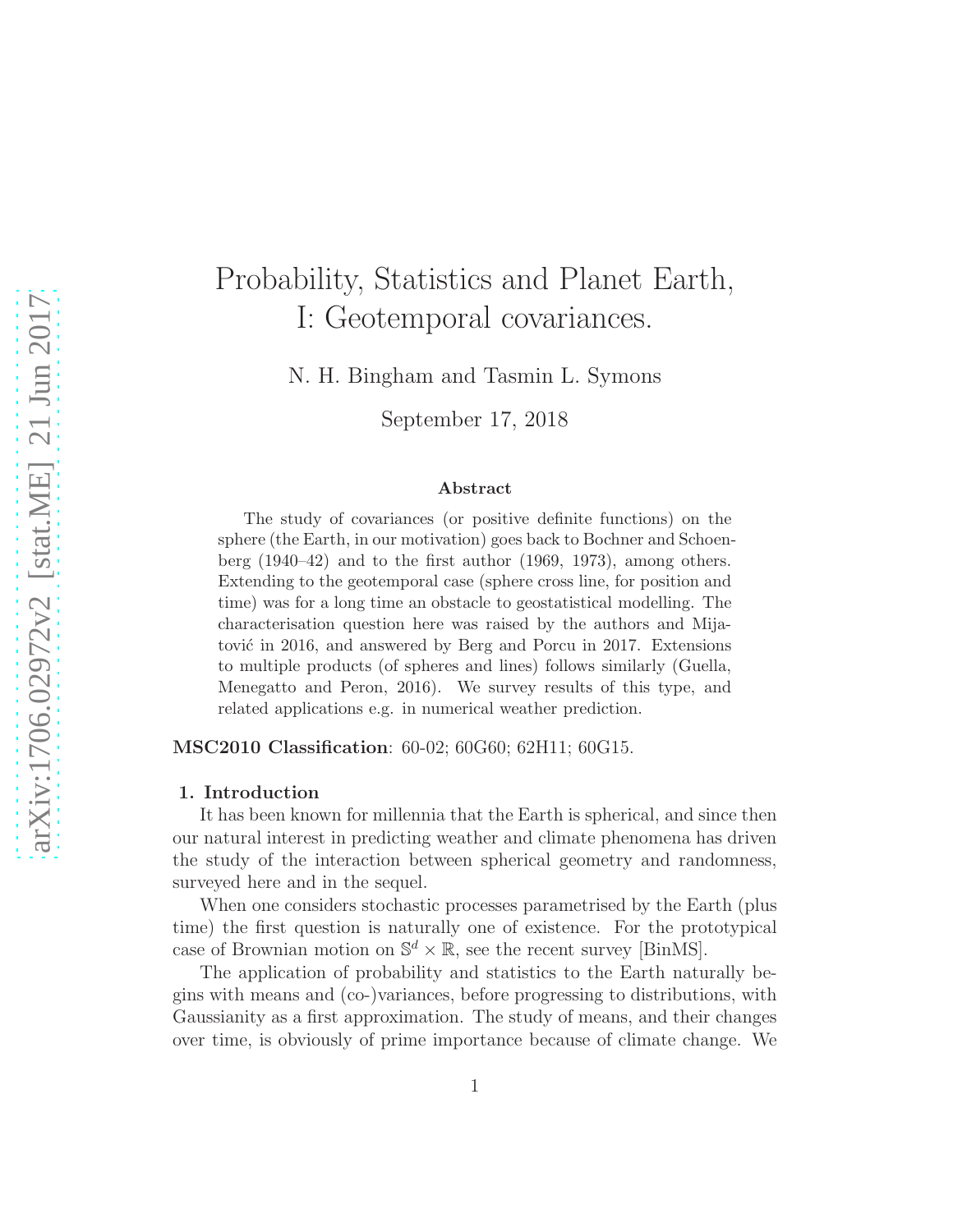defer this and many other matters to Part II of this survey, and address covariances here.

In the case of Gaussian processes, characterised completely by their mean and covariance, the question is one of positive definiteness on spheres. In order to bring in time, we need to work in a geotemporal context – on a product space, 'sphere cross (half-)line', where the spherical factor is position on the Earth and the (half-)line factor is time. Until recently, the study of positive definite functions was focussed on spheres and other two-point homogeneous Riemannian manifolds, but this is too restrictive – the interaction across space and time is of prime importance for the study of the Earth's atmosphere and oceans, from the short term (micro: weather) to the medium term (meso: prediction of next year's crops etc.) to the long term (macro: climate, and climate change).

Our treatment hinges on three results. The first, from 1940-42, is classical; the second and third, from 2016 and 2017, are much more recent.

### 2. The Bochner-Schoenberg theorem

The study of positive definite functions on general metric spaces dates back to Schoenberg in 1938 [Sch1], and to spheres  $\mathbb{S}^d$  in particular to Bochner and Schoenberg 1940-42 ([BocS] in 1940; [Sch3] in 1940, [Sch4] in 1942; Bochner [Boc2] in 1941, [Boc3] in 1942). Later extensions to probability theory were made by Kennedy [Ken], Lamperti [Lam], Gangolli [Gan] and Bingham [Bin1, 2]. The importance of this classical area has been widely recognised by the geostatistical community recently, notably by Gneiting [Gne1, 2, 3].

It is mathematically almost immaterial whether one chooses to work with covariances or with correlations. The first is more convenient for applications, our motivation here, as they retain the natural units of the data; the latter are scalars, and scale-free. They differ here merely by a scale-factor, which we write below as  $c \in (0,\infty)$ . Another possibility is the incremental variance (or variogram), which must be of negative type. This is preferable for some purposes; see [BinMS] for background and references.

We restrict attention to the *isotropic* case, where the positive definite function  $f$  is of the form

$$
f(\mathbf{x}, \mathbf{y}) = g(d(\mathbf{x}, \mathbf{y})) \qquad (\mathbf{x}, \mathbf{y} \in \mathbb{S}^d),
$$

where  $d$  denotes geodesic distance on the sphere; here  $g$  is called the *isotropic* part of f. For convenience, we adopt the usual normalisation of taking the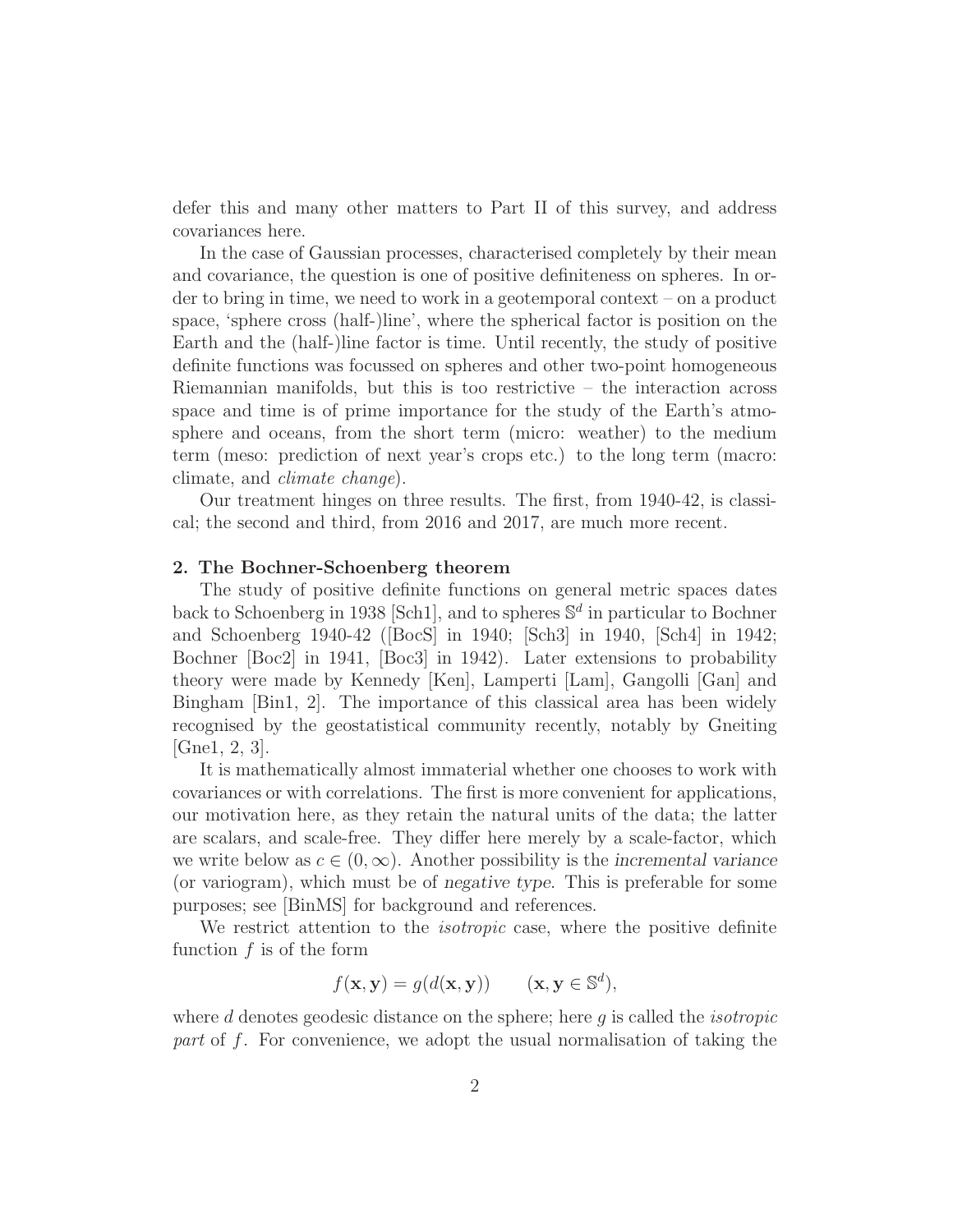sphere to have radius 1; thus f is defined on S, q on  $[-1, 1]$ , and  $x = d(\mathbf{x}, \mathbf{y}) \in$ [−1, 1]. It turns out that the general case can be simply built up from a countable set of special cases. The relevant  $f$  here are *spherical harmonics*, or (zonal) *spherical functions* (§8.1, [BinMS], [Hel1,2]). The relevant q here are orthogonal polynomials (for background on which see e.g. [Sze]), the Gegenbauer (or ultraspherical) polynomials, of index

$$
\lambda = \frac{1}{2}(d-1),
$$

on  $\mathbb{S}^d \subset \mathbb{R}^{d+1}$  as above. For the 2-sphere in 3-space (i.e. the Earth), these reduce  $(\lambda = \frac{1}{2})$  $\frac{1}{2}$  to the familiar *Legendre polynomials*,  $P_n(x)$ . For the circle (1-sphere) in the plane, they reduce to the Tchebycheff polynomials

$$
T_n(x) = \cos(n \cos^{-1} x) \qquad (x \in [-1, 1]).
$$

All these are orthogonal polynomials with orthogonality interval  $[-1, 1]$  [Sze].

Bochner-Schoenberg Theorem. For  $\mathbb{S}^d$ , the general isotropic positivedefinite function, equivalently, the general isotropic covariance, is given (to within a scale factor) by a convex combination of Gegenbauer polynomials  $P_n^{\lambda}(x)$ :

$$
c\sum_{n=0}^{\infty} a_n P_n^{\lambda}(x), \qquad a_n \ge 0, \quad \sum_{n=0}^{\infty} a_n = 1,
$$
 (BS)

with Legendre polynomials when  $d = 2$ .

In probabilistic language, this says that the general case is a *mixture* of spherical harmonics. In particular, taking the mixing law to concentrate at one point: the Gegenbauer (Legendre) polynomials are themselves positive definite [Sch4, 177]. The gist of the Bochner-Schoenberg theorem is thus that the Fourier-Gegenbauer coefficients  $a_n$  occurring in this mixture are non-negative.

Askey and Bingham [AskB, §2] extended this result to Gaussian processes on the other compact symmetric spaces of rank 1 (two-point homogenous Riemannian manifolds).

#### 3. The Berg-Porcu theorem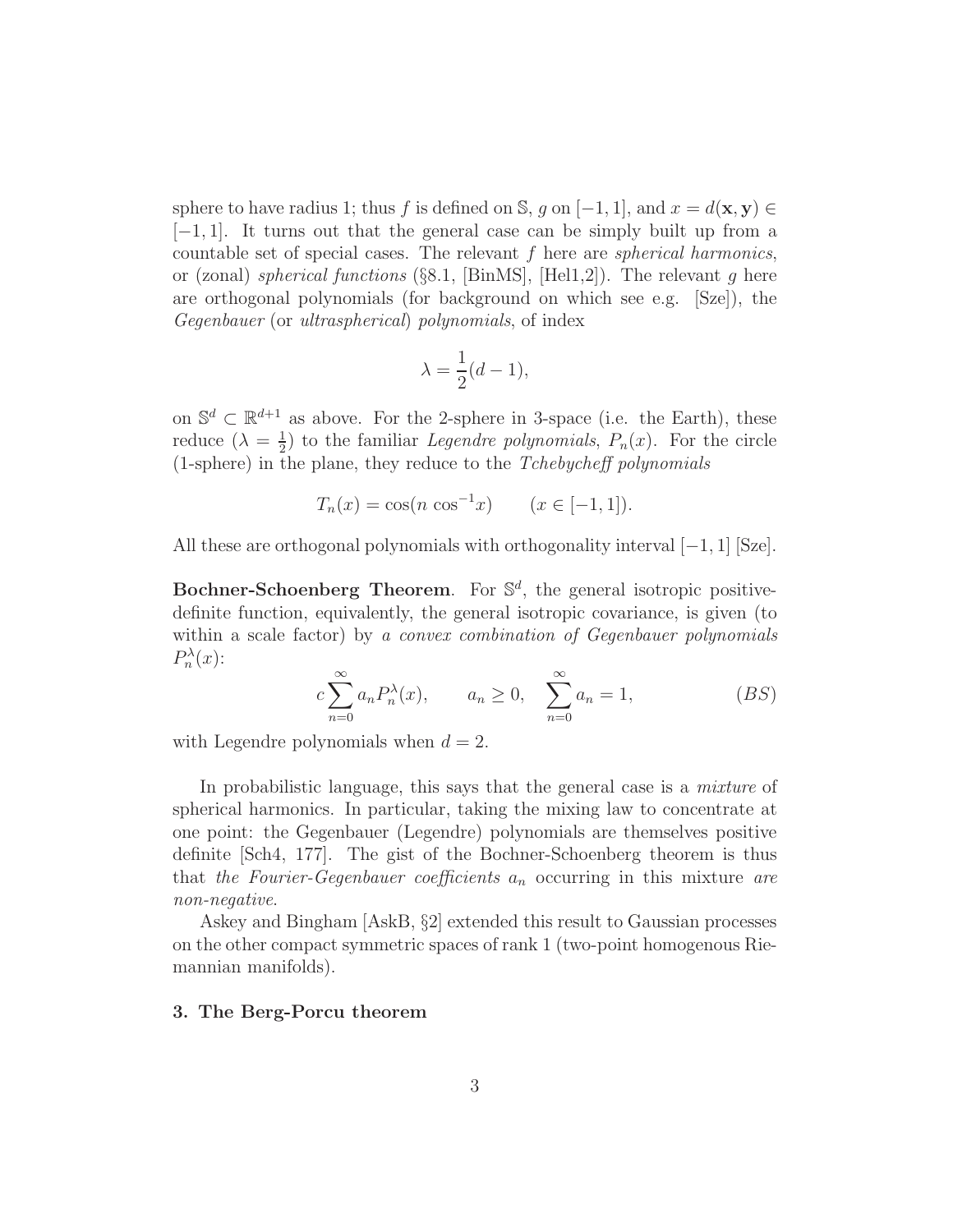Recall some basic closure properties of the class  $\mathcal{P}(M)$  of positive definite functions on a symmetric space M (or semigroup, as in Berg et al.  $[BerCR]$ ):  $\mathcal{P}(M)$  is closed under positive scaling and convex combinations (both touched on in the above). Further,  $\mathcal{P}(M)$  is closed under pointwise products, which corresponds to convolution (of probability measures), and to tensor products (of representations); see e.g.  $[AskB, 5.2]$ . Similarly for product spaces (as here): by the Schur product theorem (see e.g. [HorJ, 458]), if  $f_1 \in \mathcal{P}(M_1)$ ,  $f_2 \in \mathcal{P}(M_2)$ , then  $f_1 f_2 \in \mathcal{P}(M_1 \times M_2)$ .

We turn now from sphere  $\mathbb{S}^d$  to sphere cross line  $\mathbb{S}^d \times \mathbb{R}$ . As before, we confine attention to the isotropic case for the space variable on the sphere, and similarly, we restrict to the stationary case for the time-variable on the line. The Bochner-Schoenberg theorem gives us a full knowledge of  $\mathcal{P}(\mathbb{S}^d)$ , and we know  $\mathcal{P}(\mathbb{R})$  (or  $\mathcal{P}(\mathbb{R}_+)$ ) from Bochner's theorem [Boc1] of 1933 for characteristic functions on the line. By taking products, we obtain elements of  $\mathcal{P}(\mathbb{S}^d\times\mathbb{R})$ . These are covariances on sphere cross line, but where the spatial and temporal aspects are independent. These – called separable space-time covariances by Gneiting  $\lceil \text{Gne2} \rceil$  – are obviously unrealistic: for space-time modelling, one needs *non-separable* covariances, not of product form. By the above, we can write down a large class of such functions by forming convex combinations of separable ones – the class  $\mathcal{P}(\mathbb{S}^d \times \mathbb{R})$  being closed under convex combinations. In view of the Bochner-Schoenberg theorem, the natural conjecture here is that this gives the general case; in any case, it gives a rich enough class to be amply flexible enough for modelling purposes (at least in the first instance). With this in mind, the question was raised by Mijatović and the authors [BinMS, 4.4] in 2016 of extending the results of Askey and Bingham [AskB] to sphere cross line. This has been done by Berg and Porcu [BerP], 2017. Their result confirms the conjecture above:

Berg-Porcu Theorem. The class of isotropic stationary sphere-cross-line covariances coincides with the class of convex combinations of separable ones:

$$
c\sum_{n=0}^{\infty} a_n P_n^{\lambda}(x)\phi_n(t), \qquad a_n \ge 0, \quad \sum_{n=0}^{\infty} a_n = 1.
$$
 (BP)

with the  $\phi_n$  characteristic functions on the line.

Comparing this with the Bochner-Schoenberg theorem, one can readily conjecture what will happen with multiple products, of a number of spheres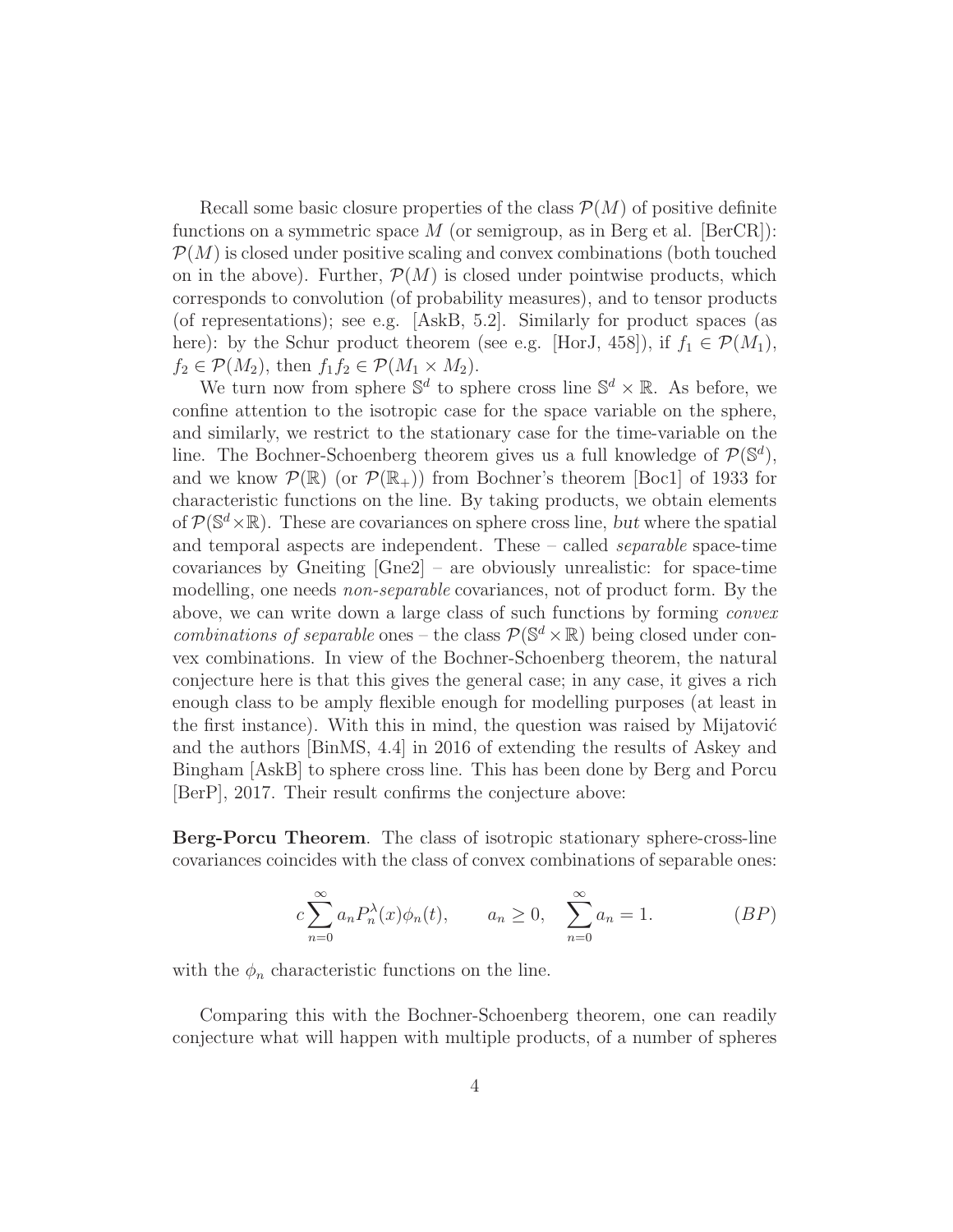and of (half-)lines, representing time(s), height(s), etc. This is the content of the Guella-Menegatto-Peron theorem, to which we now turn.

#### 4. Multiple products: the Guella-Menegatto-Peron theorem

An enormous quantity of geostatistical data is collected for use in weather forecasting (§6 below) – current operational weather forecast models use  $\mathcal{O}(10^7)$  observations of rainfall, temperature, pressure, snow depth (when relevant), wind direction, speed and strength of gusts, visibility, cloud (type, amount, height), sunshine, etc, which are then combined with a dynamical model based on atmospheric fluid dynamics [Val]. The multivariate nature of this data motivates the extension of the work above to products of spheres. This was done for two spheres in 2016 by Guella, Menegatto and Peron [GueMP1]. Their result extends, by their methods, to multiple products of spheres, and also to multiple products of lines, by the methods above. We summarise all this as follows:

Guella-Menegatto-Peron Theorem. For a multiple product of N spheres and M (half-)lines, the general positive definite function isotropic in the space variables and stationary in the time variables is a multiple of a convex combination of separable ones,

$$
c \sum_{n_1, \dots, n_{M+N}=0}^{\infty} a_{n_1} P_{n_1}^{\lambda_1}(x_1) \cdots P_{n_N}^{\lambda_r}(x_r) \phi_{n_{N+1}}(t_1) \cdots \phi_{n_{N+M}}(t_s), \qquad \text{(GMP)}
$$

where  $a_n \geq 0$ ,  $\sum_{n=0}^{\infty} a_n = 1$ , as in the above.

The authors of [GueMP1] remark (p.672-3) that they do not have any practical applications to offer. In fact, their result is very timely and very rich in practical applications, to which we turn in §6.

The 1-sphere is relevant here for capturing seasonal effects, wind direction etc.

A related extension of the Berg-Porcu theorem to the multivariate case, motivated as here by Planet Earth, has recently been given by Alegria, Porcu, Furrer and Mateu [AlePFM].

# 5. Implementation: three kinds of truncation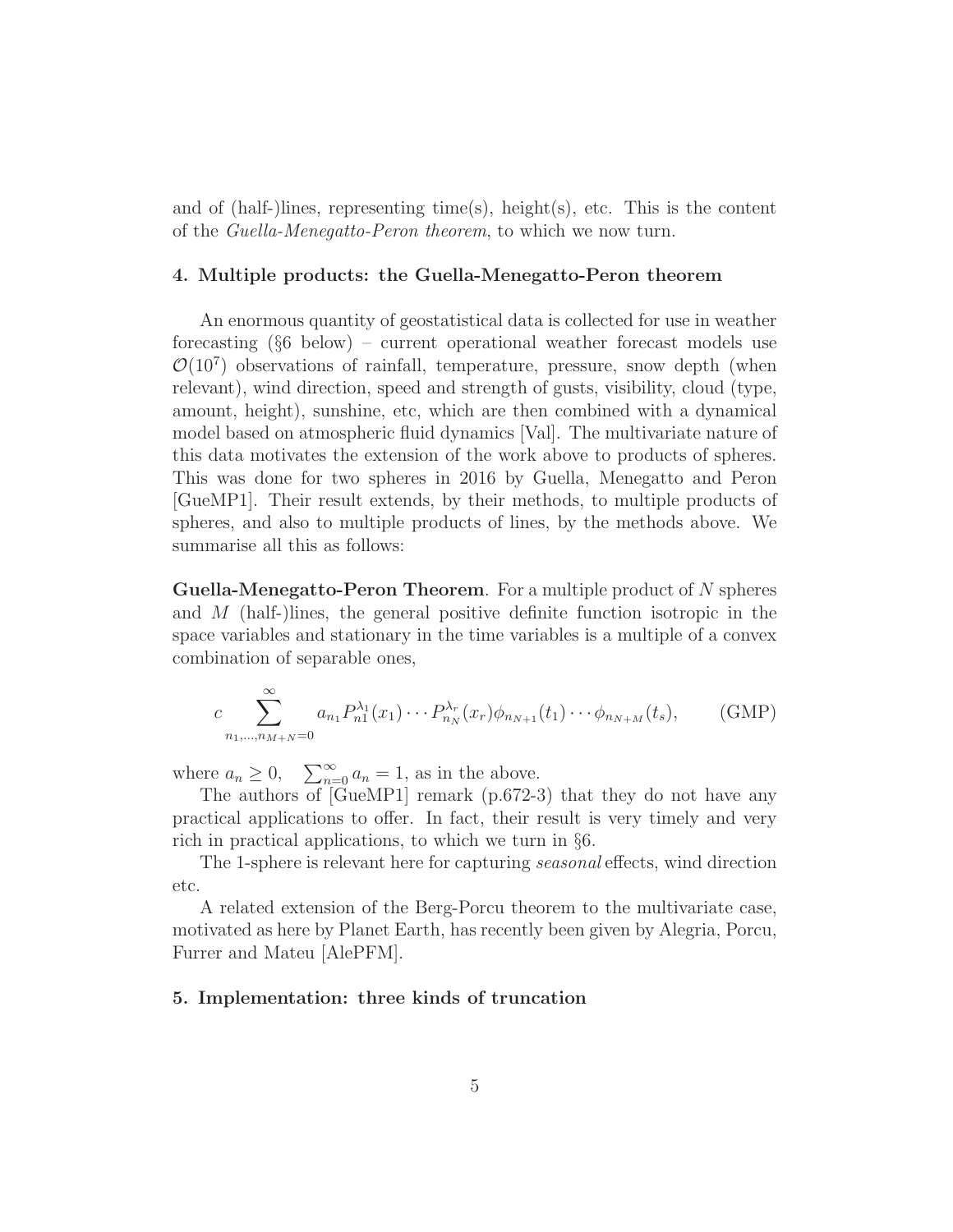As with any result involving an infinite operation (summation, integration etc.), (BP) calls for trunction in general before implementation can take place.

# Index truncation.

In Fourier analysis, the trigonometric functions (or complex exponentials) occur as eigenfunctions with eigenvalue  $-n^2$ . This enables most Fourier series to be truncated for numerical use after comparatively few terms; for background, see e.g. the journal Applied and Computational Harmonic Analysis. With the ultraspherical polynomials, the corresponding eigenvalues are  $-n(n+2\lambda)$  [Sze, (4.7.4)], which increase as fast. So, truncation of the Fourier-Gegenbauer series after a suitable number of terms is as straightforward as in the Fourier case.

As one may expect the dominance of the early harmonics to be reflected in decreasing size of the coefficients  $a_n$ , one may use the technique of *monotone* regression to build this in to the model. For details on this, see [BarBBB], [RobWD], and for the power of this technique in action, see e.g. [BinP].

#### Spatial truncation.

The argument x in  $(BS)$ ,  $(BP)$ ,  $(GMP)$  is in  $[-1, 1]$ , and is

 $x = \cos(d(\mathbf{x}_1, \mathbf{x}_2)),$ 

with d geodesic distance and  $x_i$  points on the surface of the Earth, normalised as above to have radius 1 (cf. e.g. [AskB, 133]). Using the further normalisation

$$
W_n(x) := P_n^{\lambda}(x) / P_n(1),
$$

the spherical functions  $W_n$  are uniformly bounded [AskB, 130], and

$$
|W_n(x)| \le W_n(1) = 1
$$

for all *n* and *x*. Thus the spatial terms  $P_n^{\lambda}(x)$  in  $(BS)$ ,  $(BP)$ ,  $(GMP)$  are largest (in modulus) when their arguments, the two spatial points  $x_i$ , are close. So these give the most significant terms, and it makes sense to restrict also to nearby pairs of points when truncating (how close will depend on context; see below).

# Temporal truncation.

Weather (as distinct from seasonal or climatic aspects) is notoriously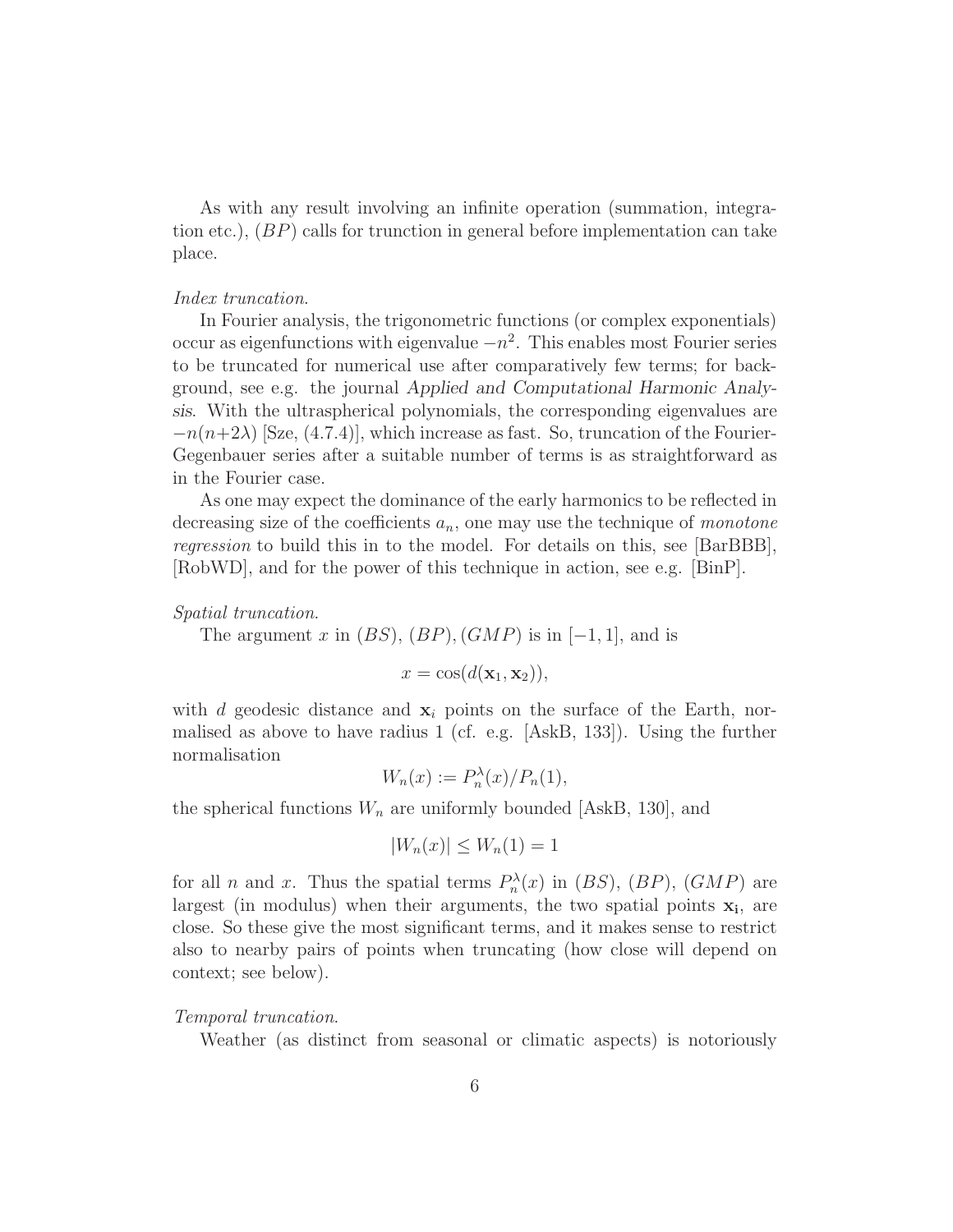short-term: one might say that the system generating the Earth's weather has short-term memory. It thus makes sense also to truncate the expansions to drop terms where the time-separation between the two space-time points is too long.

One popular method in geostatistical modelling is to model the time decay by a member of the Cauchy scale family with density and characteristic function

$$
f(x) = \frac{c}{\pi (1 + c^2 x^2)}, \qquad \phi(t) = \exp \{-|t|/c\}.
$$

Thus temporal decay like an inverse square seems appropriate here – one may expect both short- and long-range dependence.

#### Combination.

For practical use (below), all three forms of truncation – index, spatial and temporal – will be needed; which order they should be done in, and how, will depend on the type of data being modelled and the purpose of the study. But  $(BP)$  and  $(GMP)$  give one all the flexibility one could ask for here.

# 6. Applications: Kriging and Numerical Weather Prediction (NWP)

These strikingly simple and very recent results, the Berg-Porcu and Guella-Menegatto-Peron theorems, are of profound importance in several major geostatistical areas.

# Kriging.

Kriging (named after the mining engineer D. G. Krige) is the statistical technique for probabilistically interpolating a (space/ space-time) field from measured observations. An estimated point  $Z(x)$  is formed of a weighted average (convex combination) of the observations  $(Z(x_i))_{i=1}^n$ , with closer observations typically given more weight. Clearly, then, the success of the interpolation procedure is dependent on the correct specification of the spatial structure of the field (in practice, knowledge of the incremental variance is necessary). For details and references, see Cressie [Cre], Stein [Ste], and for kriging on the sphere, Young [You].

# Variational Data Assimilation

Central to the process of constructing weather forecasts is data assimilation – the art and science of combining an imperfect model with inaccurate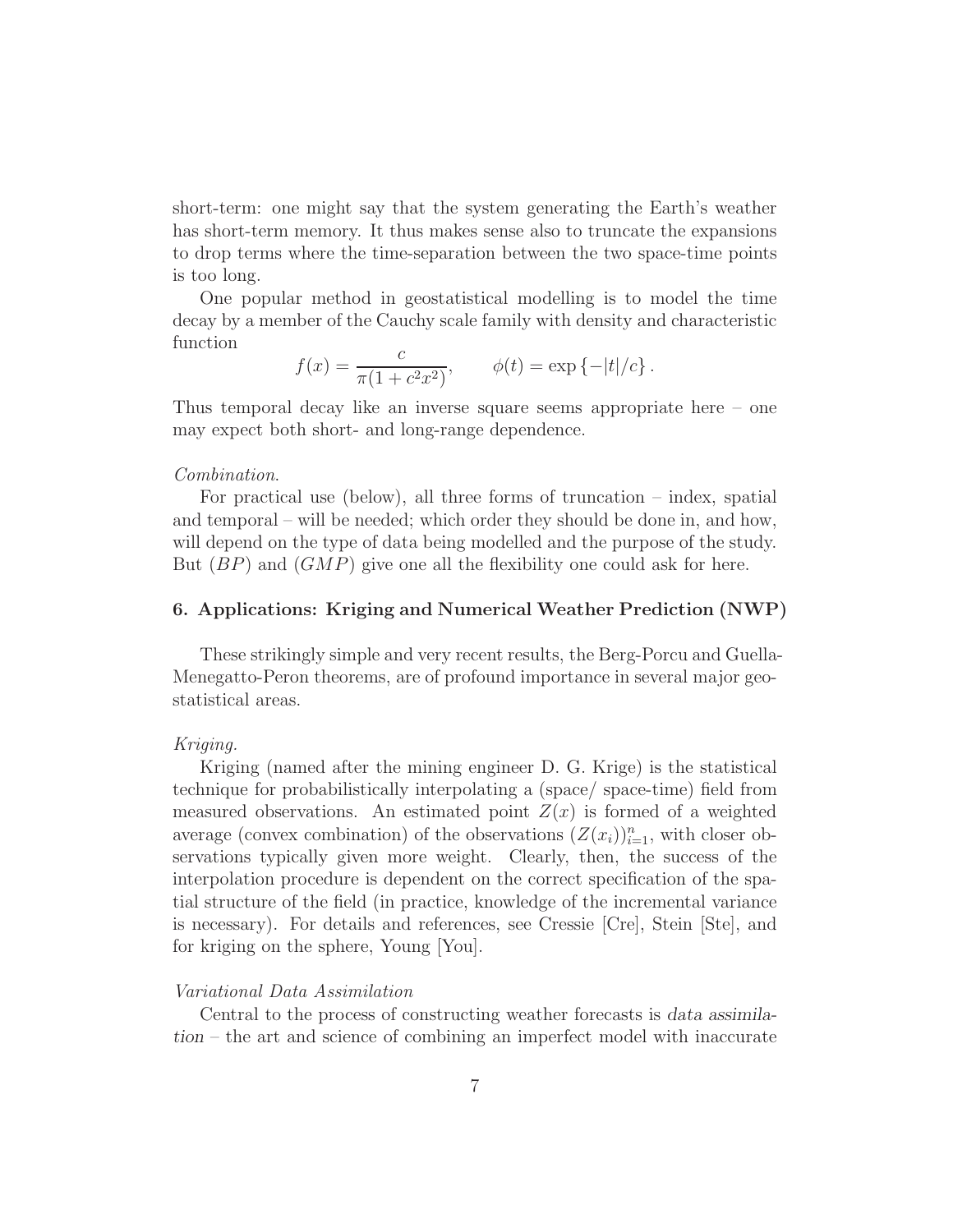observations; see the books by Kalnay [Kal], Evensen [Eve2] and Reich and Cotter [ReiC] for overviews of the possible techniques here. To initialise the numerical model which generates a weather forecast, one needs the best possible approximation of the current state of the atmosphere (or ocean, or both) – in the parlance of NWP this is known as the analysis  $x_a$ . Given a prior (or background)  $x_b$ , data assimilation seeks  $x_a|y_o$ , where the  $y_o$  is a noisy set of observations. Bayes's theorem gives this a probabilistic flavour:

$$
\mathrm{p}(\mathbf{x}|\mathbf{y}_o) = \frac{\mathrm{p}(\mathbf{y}_o|\mathbf{x})\mathrm{p}_B(\mathbf{x})}{\mathrm{p}(\mathbf{y}_o)}.
$$

We seek to maximise p( $\mathbf{x}|\mathbf{y}_o$ ). Assuming  $\mathbf{x}_b = \mathbf{x}_a + \epsilon_B$ ,  $\epsilon_B \sim N(0, \mathbf{B})$  and  $y_o = H(x) + \epsilon_O$ ,  $\epsilon_O \sim N(0, R)$  this amounts to minimising

$$
J(\mathbf{x}) = (\mathbf{x} - \mathbf{x}_b)^T \mathbf{B}^{-1} (\mathbf{x} - \mathbf{x}_b) + (\mathbf{y}_o - H(\mathbf{x}))^T \mathbf{R}^{-1} (\mathbf{y}_o - H(\mathbf{x})).
$$
 (J)

This is known as the cost function of 3D-Var data assimilation – see the textbooks by Daley [Dal] and more recently Kalnay [Kal] for details here. Improvements in this area have formed one strand of the 'quiet revolution' in numerical weather prediction over the past decade [BauTB]. In particular, the uptake of four-dimensional assimilation (4D-Var) in operational settings allows for increased use of satellite data – here, observations are allowed to arrive throughout a time interval, rather than (as in 3D-Var) being assumed coincidental with the desired time of analysis  $x_a$ . This is especially important for forecasting in the Southern Hemisphere, with its smaller landmass (and therefore fewer traditional weather observation posts). There are several complications to discuss, we focus on three:

#### Size.

With millions of observations  $(\mathcal{O}(10^7)/\text{day})$  and billions of model variables  $(\mathcal{O}(10^9))$ , both **B** and **R** are huge. Indeed, the covariance matrix **B** has  $\mathcal{O}(10^{18})$  entries, and is simply too big to be stored on a computer. In practice, (an approximation to)  $\bf{B}$  is decomposed into more manageable matrices.

#### Observation error correlations.

Until very recently SteDN the errors in the observations have been assumed to be independent – that is, the observation error covariance matrix  $\bf{R}$ has been assumed to be diagonal. To satisfy this assumption the (expensive to obtain) data may be thinned or 'superobbed' (a kind of averaging). With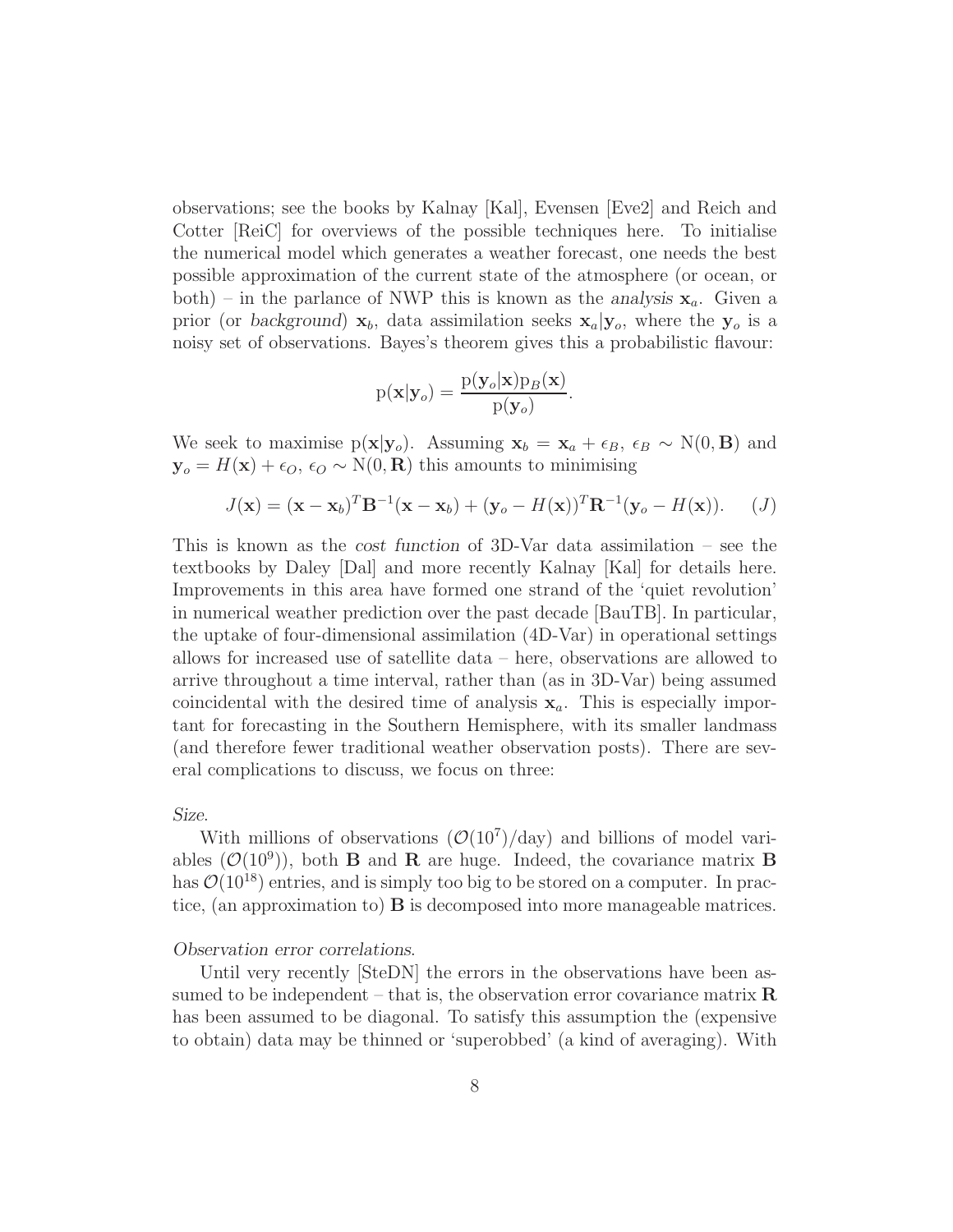the uptake of higher-resolution measurement instruments this situation has evolved from undesirable to untenable, and efforts are being made to understand and implement non-diagonal  $\bf{R}$  matrices, with notable contributions by Desroziers et al. [DesBCP], and a school at the University of Reading [SteDN, WalDN, WalLDN], the latter of which is applied to the Ensemble Kalman Filter (see below).

Since the observations errors are Gaussian processes parametrised by  $\mathbb{S}^2$ , or  $\mathbb{S}^2 \times \mathbb{R}$ , the theorems above give a complete characterisation of the possible forms of the covariance structure of these errors.

#### Nonlinearity.

The operator H above, which maps model space into observation space, is assumed to be linear. This is an unrealistic assumption in the context of weather and climate. A possible solution is the Ensemble Kalman Filter (see below), but this still requires the prior to be Gaussian. To move forward more inventive approaches are needed – some ideas and developments in this direction are discussed by van Leeuwen et al. in [vanLCR, Part 1], including using variational data assimilation to arrive at good proposal densities, and new types of approximate particle filters which borrow from the ensemble Kalman filter.

#### Ensemble Kalman filter

A recent development in numerical weather prediction is the idea of a probabilistic, rather than deterministic, forecast. "Weather forecasts today involve an ensemble of numerical weather predictions, providing an inherently probabilistic assessment" [BauTB, p. 48].

The ensemble Kalman filter (EnKF), introduced by Evensen in 1994, is a combination of the Kalman filter of control engineering (for background on which see e.g. Whittle [Whi]) with Monte Carlo methods: an ensemble of simulations (particles) are run, enabling one to approximate a true covariance matrix by a sample covariance matrix obtained from these. For a monograph treatment see e.g. Evensen [Eve2], and for an earlier review paper, [Eve1]; it involves a combination of the Kalman filtering ideas above, Bayesian updating, traditional variational techniques (Euler-Lagrange equations) [Eve2, Ch. 9], and variational data assimilation (3D-Var for space, 4D-Var for space-time). The method proved its practical worth early in work by Evensen and van Leeuwen [EvevL] on the Agulhas Current (off the SE coast of S. Africa). The ensemble approach produces a spread of results,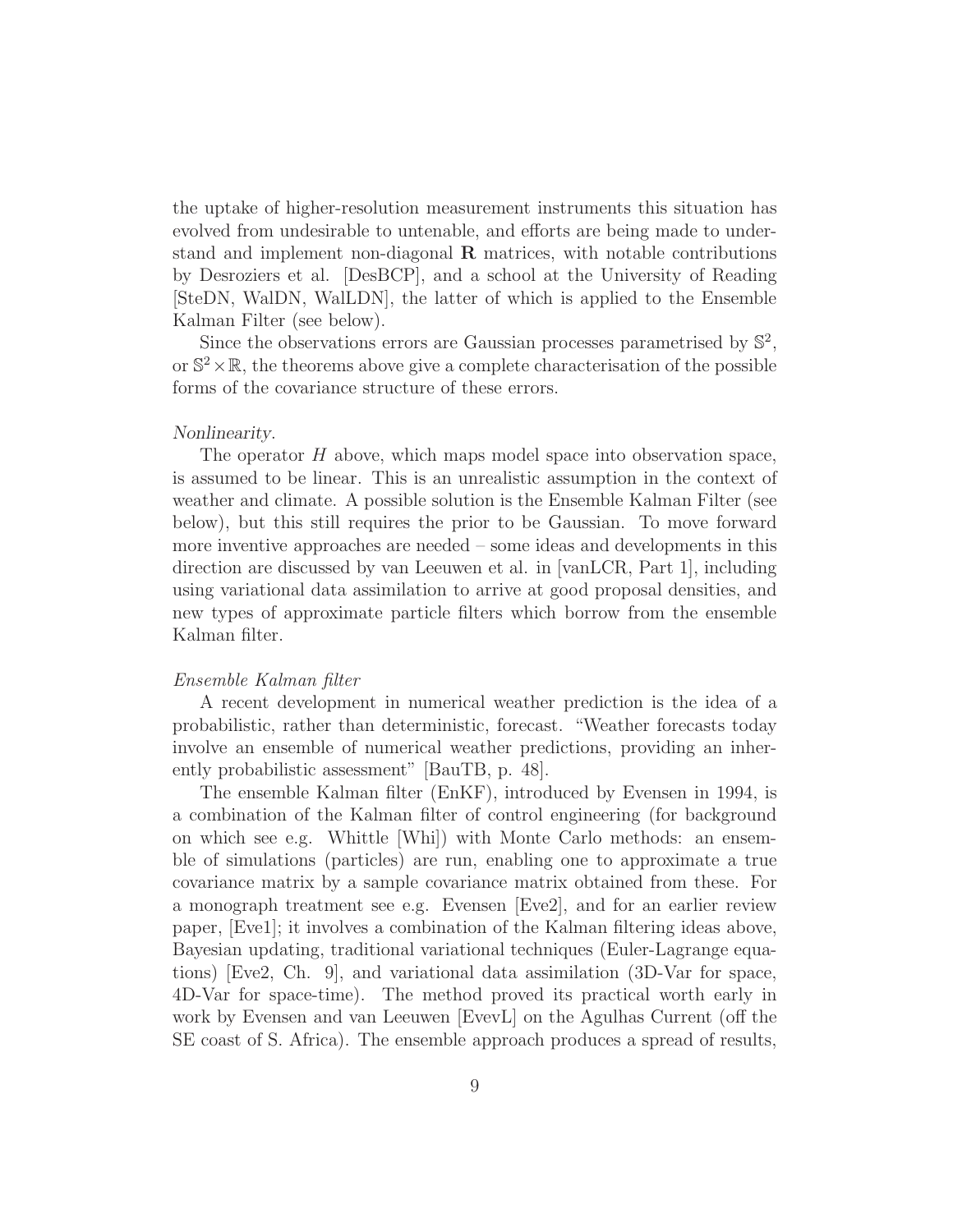or scenarios, which capture the uncertainty inherent in weather forecasting and allow a probabilistic interpretation by forecasters.

The dominant store of energy in the environment is in the oceans; this is the energy source that drives the weather. EnKF has been widely used for study of the oceans; see e.g. [Eve2, Ch. 16]. It is already finding use in atmospheric studies; its use in coupled ocean-atmosphere interaction is crucially important, but yet to be fully developed.

For an application of data assimilation to three-dimensional hydrodynamics, see Wolf et al. [WolSBW].

## 7. Chordal and geodesic distance.

A function 
$$
f : \mathbb{R}^{d+1} \times \mathbb{R}^{d+1} \to \mathbb{R}
$$
 is positive definite [BerCR] if  

$$
\sum_{i,j=1}^{n} c_i c_j f(x_i, x_j) \ge 0
$$

for all finite collections  $x_1, \ldots, x_n \in \mathbb{R}^{d+1}$  and real constants  $c_1, \ldots, c_n \in \mathbb{R}$ . These  $f$  are the Fourier(-Stieltjes) transforms of (positive, finite) measures, by Bochner's theorem. If, further,  $f(x, y)$  is a function purely of the (Euclidean) distance  $t = ||x - y||$  between its two arguments, rather than the orientation of  $x - y$ , we say f is isotropic. Such functions arise by radialization of the Fourier transform; they have an integral representation due to Schoenberg [Sch2]:

$$
f(t) = \int_0^\infty \Gamma\left(\frac{d-1}{2}\right) \left(\frac{2}{rt}\right)^{\frac{d-1}{2}} J_{(d-1)/2)}(rt) d\mu(r),
$$

where  $\mu$  is a probability measure on  $\mathbb{R}^+$  and  $J_{(d-1)/2}$  is a Bessel function of the first kind (cf. Bochner and Chandrasekharan [BocC, II.7]). These modified Bessel functions arise whenever one radializes a characteristic function, as in Kingman's random walks with spherical symmetry [Kin].

A natural question here is whether one can restrict these functions from  $\mathbb{R}^{d+1}$  to the sphere  $\mathbb{S}^d$  whilst retaining positive definiteness. A recipe due to Yadrenko [Yad] allows for the construction of a positive definite function  $\hat{f}$ on  $\mathbb{S}^d$  from a positive definite function f on  $\mathbb{R}^{d+1}$  via the transformation

$$
\hat{f}(\theta) = f\left(2\sin\frac{\theta}{2}\right), \qquad \theta \in [0, \pi].
$$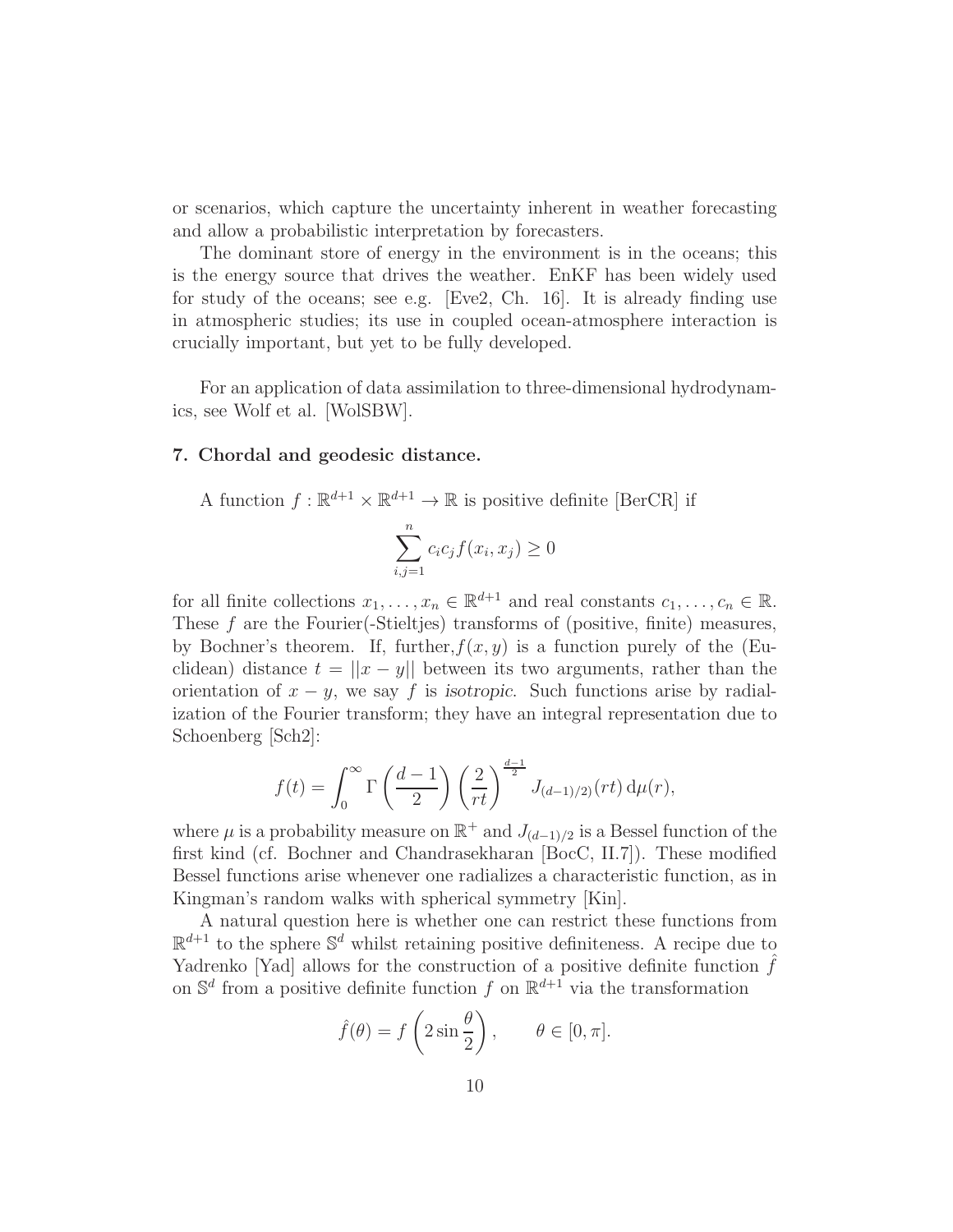Although this construction is convenient, one predictably pays a price for ignoring the geometry of the sphere. Gneiting [Gne3] highlighted this approach's severe restrictions – there is a lower bound of  $\inf_{t>0} 1/t \sin t \approx -0.21$ on  $\hat{f}$  when  $d = 2$  (the geostatistical case). Moreover, Gneiting argues that, since  $\sin \theta \approx \theta$  when  $\theta$  is small, this construction is doomed to conflict with spherical geometry. It is preferable, therefore, to construct our positive definite functions on the sphere itself, using geodesic (or great circle) distance in preference to Euclidean distance, as we have done above.

#### 8. Complements

#### 8.1. Spherical harmonics, spherical functions, Gegenbauer polynomials.

Spherical harmonics play the role in harmonic analysis on the sphere that trigonometric functions (or complex exponentials) play on the line. They have been extensively studied, in classics such as MacRobert [MacR], Hobson [Hob] and more recently in e.g. Muller [Mul], Andrews, Askey and Roy [AndAR, Ch. 9].

Spherical functions (the term 'zonal' used to be added, reflecting the isotropy restriction we used) arise similarly, as the name suggests. But they can be defined much more generally, in the context of symmetric spaces; see e.g. [Hel1,2], [BinMS] for background and references. In the compact case, as with spheres, these form a countable set. These reduce, as here, to the Gegenbauer (or for us, Legendre) polynomials. In turn, the addition formula for the Gegenbauer polynomials reflects (and is most easily proved via) the action of the group  $SO(d)$  on the sphere  $\mathbb{S}^d = SO(d+1)/SO(d)$  as a coset space (symmetric space, as above); see [BinMS].

The reason that the mathematics here is dominated by orthogonal polynomials rests directly on the geometry of the sphere: it arises as a quotient of compact Lie groups; harmonic analysis on these rests on the Peter-Weyl theorem, for which one has the Schur orthogonality relations; see e.g. [App,  $\S 2.2.1$ .

#### 8.2. The Funk-Hecke formula and Fourier-Gegenbauer coefficients.

The Funk-Hecke formula ([Mul], [AndAR Ch. 9]) relates (in the notation of §2) the integral in q over  $[-1, 1]$  in the Fourier-Gegenbauer coefficients to an integral in f over the sphere  $\mathbb{S}^d$ . It is the positivity of these that is the crux here.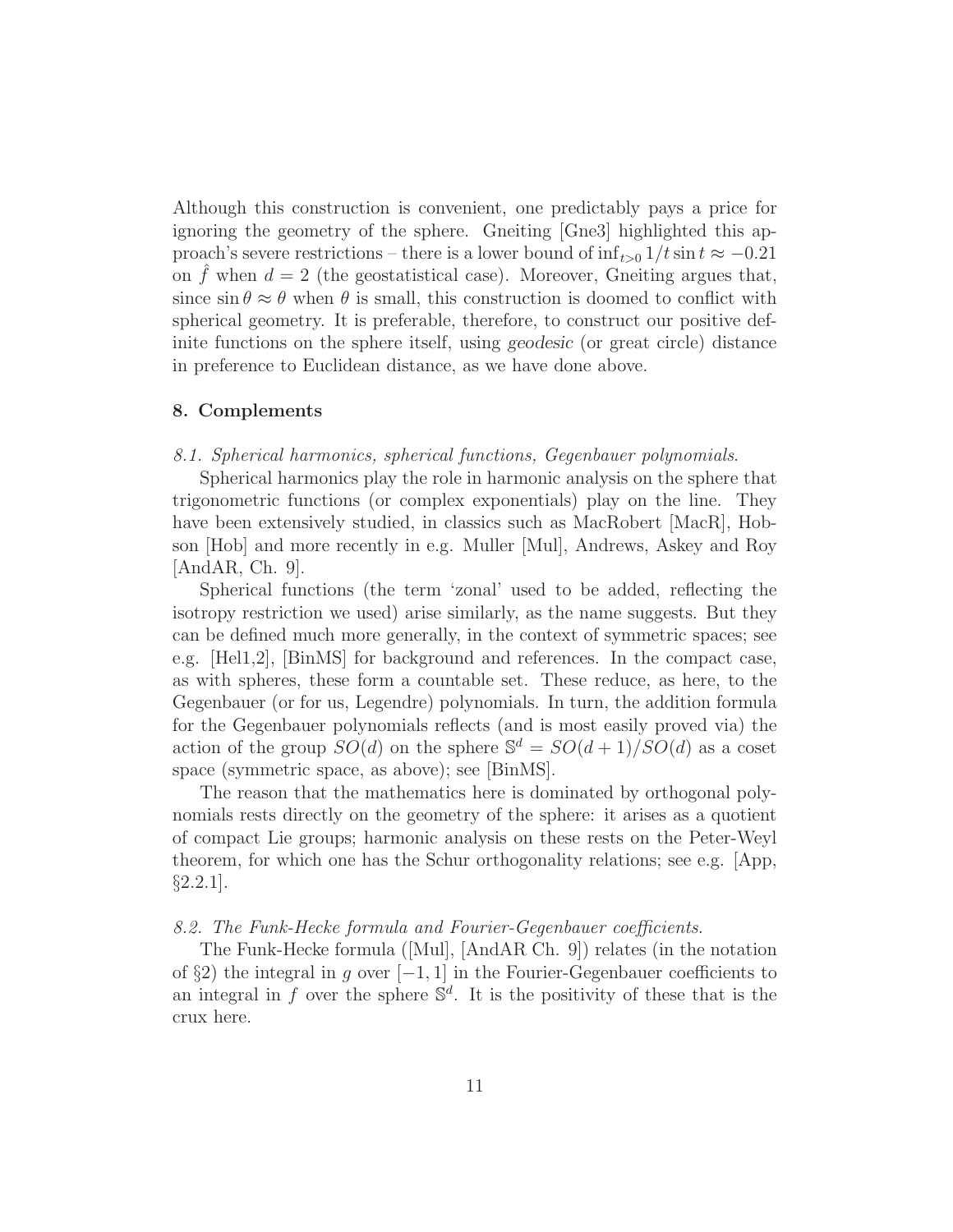#### 8.3. Strict positive definiteness.

Strict positive definiteness is defined in the usual way: the relevant (nonnegative) sums are *positive* except when all the coefficients vanish. Chen, Menegatto and Sun [CheMS] and Barbosa and Menegatto [BarM] characterise *strict* positive definiteness here: infinitely many coefficients  $a_n$  need to be positive (for both even and odd  $n$  in the case of spheres, a complication reflecting antipodal points). Similar studies have been carried out by Guella, Menegatto and Peron ([GueM], [GueMP2,3]). Interesting though these results are, they are of limited practical importance: the strictness criterion (infinitely many positive coefficients) does not survive the truncation needed for practical implementation (§6).

#### 8.4. The nugget effect.

The nugget effect refers to the phenomenon of a non-zero incremental variance at zero separation, initially observed (and named after) the large amount of variability in observations of gold nuggets in very small geographic areas. The existence of the nugget – or more precisely, whether it is an artefact of measurement error or whether it is inherent micro-scale variability in the process being observed – is a subject of some scientific debate. See  $\text{[Cla]}$ for more details of this interesting effect, and [GneGG] for an example of the nugget effect being fitted in a spatio-temporal covariance model.

#### 8.5. Lagrangian frameworks.

In fluid dynamics one has a choice of one's frame of reference – one may either sit on the river bank and watch the water pass (the *Euclidean* framework), or one may follow the body of water in a boat (the Lagrangian framework). In geostatistical cases, when symmetry is an inappropriate assumption, a Lagrangian covariance structure may be more suitable, or, as suggested by Gneiting [Gne2], a convex combination of a symmetric covariance and a Lagrangian one.

The basic idea of a Lagrangian covariance is to take a stationary spatial random field with covariance  $C_s(\mathbf{h})$  and follow it along as it moves with (random) velocity V. The covariance of this field then has the form

$$
C(\mathbf{h},t) = \mathbb{E}_{\mathbf{V}}\left(C_s(\mathbf{h}-t\mathbf{V})\right).
$$

Gneiting et al. [GneGG] discuss possible choices for  $V$ , in particular noting that prevailing winds may be modelled by the simplest case  $V = v$ , a constant. They also raise the interesting possibility of a dynamic velocity  $V(t)$ ,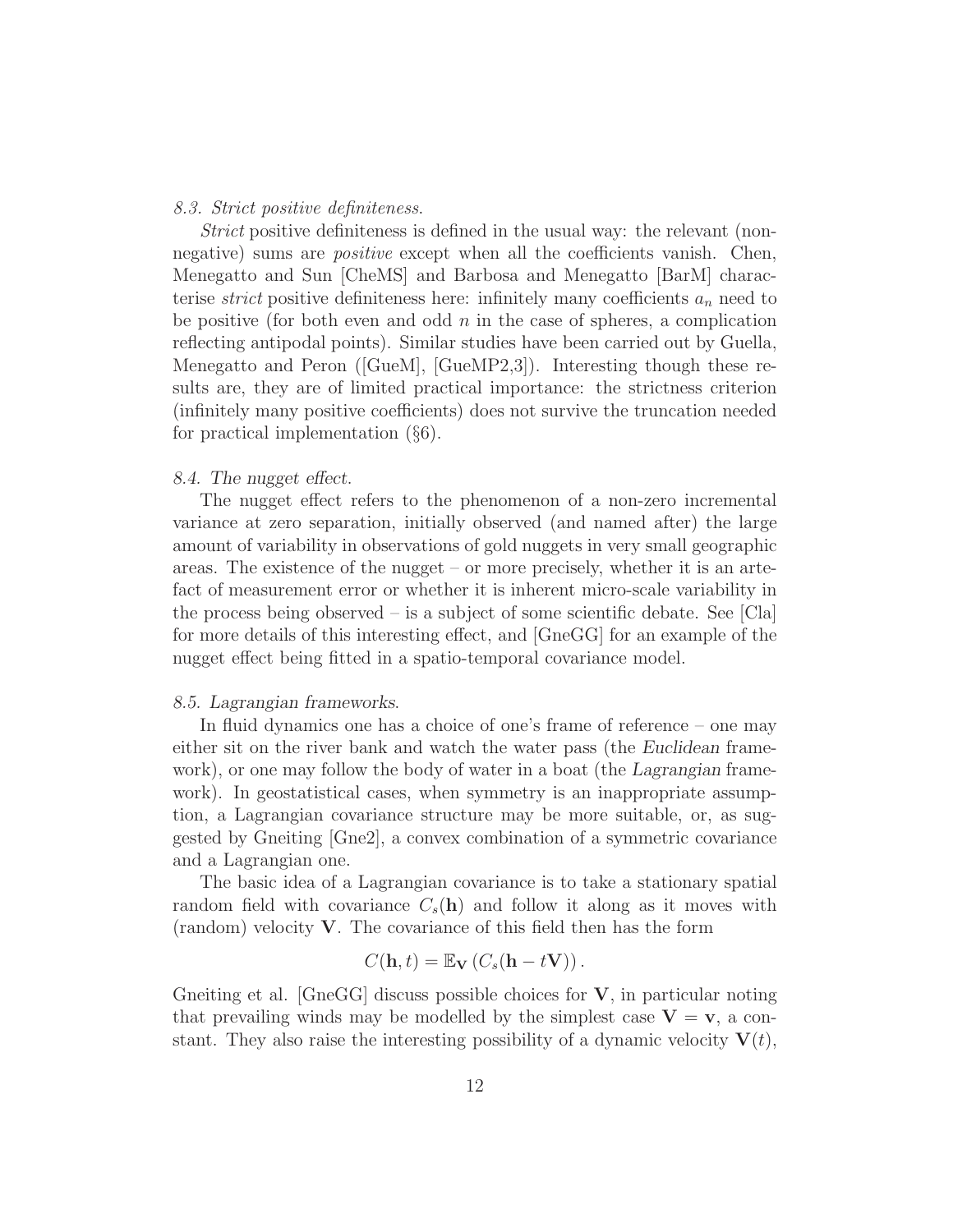which would yield nonstationary covariances. This framework has recently been extended to the  $\mathbb{S}^d \times \mathbb{R}$  case by Alegria and Porcu [AleP1], who also discuss the dimple effect (where the field is more strongly correlated when one steps forwards in time than than space) for transport models.

#### 8.6. Seasonality.

Taking  $\mathbb R$  as the time domain of a spatio-temporal field is natural enough, but doing so restricts us to cases where there is no cyclical component to avoid violating the assumption of stationarity.

An intriguing approach by Alegria and Porcu [AleP2] combines the idea of the Guella-Menegatto-Peron multiple product  $\mathbb{S}^d \times \mathbb{S}^d$  (§4) with the work of Berg and Porcu on  $\mathbb{S}^d \times \mathbb{R}$  (§3) to model spatio-temporal fields on  $\mathbb{S}^d \times \mathbb{S}^1 \times \mathbb{R}$ – with the temporal component decomposed into  $\mathbb{S}^1 \times \mathbb{R}$  the cyclical component can be dealt with separately in a very natural way. The approach is complemented by an extension to the Lagrangian framework, as done in the  $\mathbb{S}^d \times \mathbb{R}$  case by the same authors [AleP1].

#### 8.7. Mixture models.

All three of the Bochner-Schoenberg, Berg-Porcu and Guella-Menegatto-Peron theorems give the relevant classes of covariances as (multiples of) mixtures (convex combinations), of an nth harmonic – nth degree Legendre (or Gegenbauer) factor, times other such factors – separable covariances, in the BP and GMP cases. For implementation, we must truncate the infinite mixture to a finite one. Such (finite) *mixture models* have been extensively studied in statistics, and a great deal is known about them. Our main source is the book of McLachlan and Peel [McLP]; see also Titterington, Smith and Makov [TitSM], Lindsay [Lind].

For large data sets as here, computer implementation is essential. The main tool here is EMMIX [McLP], a version for mixture models of the EM (expectation-maximization) algorithm of Dempster, Laird and Rubin [DemLR]; see also Meng and van Dyk [MenvD]. One adapts this here from mixtures of distributions to mixtures of covariance matrices by replacing variational distance by a suitable matrix norm.

We note that the relevant covariance matrices are of block diagonal form, reflecting the separability mentioned above. Their inversion together is thus no harder than their inversion separately. We are also spared having to model off-diagonal block submatrices representing, say, space-time interaction: this is done for us by the Legendre-polynomial ('spherical harmonic') structure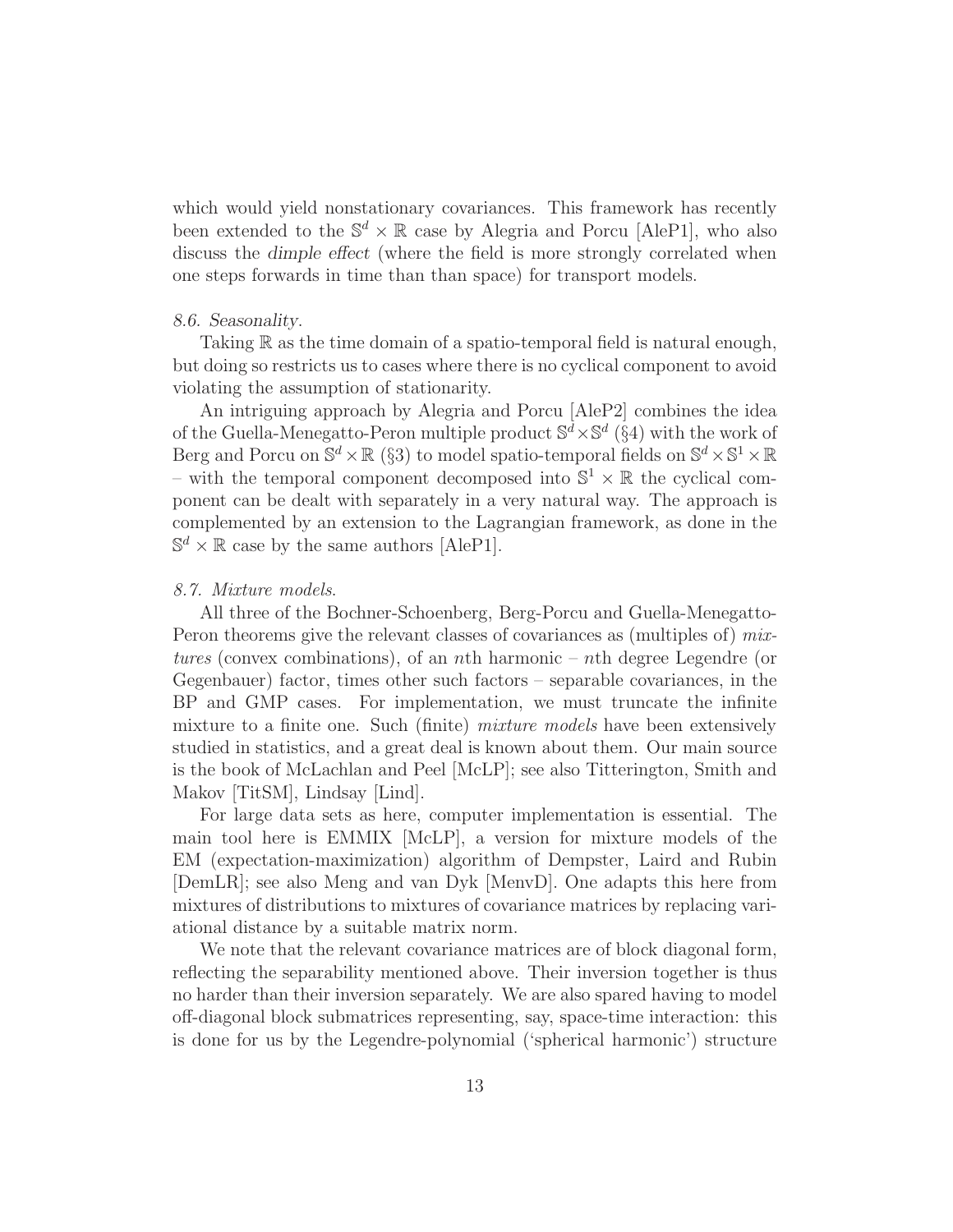# in  $(BS)$ ,  $(GMP)$ .

In regression, one typically decides how many parameters one is prepared to use, and then tests the hypothesis that the last one used is statistically significant (Kolodzieczyk's theorem: see e.g. [BinF, Th.  $6.5$ ]). In deciding how many misture components (harmonics) to retain here, one can proceed as there, or use a Bayesian approach, putting a prior on the number of components. For various choices here, see [McLP, §4.7].

Mixture ideas are used in the Euclidean case by Ma [Ma] and Porcu and Mateu [PorM].

# 8.8. Large covariance matrices.

In  $(J)$  of §6, one needs to invert large sample-covariance matrices  $B, R$ . If not sparse enough, this is a challenging numerical task; however, there is a great deal of both relevant theory and practical experience. For the latter, we refer to the sources cited in §6, and the current practices of data thinning and 'superobbing' (averaging over groups of data, and inflating covariances) in NWP. For the former, one needs the condition number (ratio of largest to smallest eigenvalues: see e.g. Wilkinson [Wil, §4.3], Golub and Van Loan [GolVL, Ch. 8]); in this context, see e.g. Bai and Lin [BaiL], Lin, Bai and Krishnaiah [LinBK]. Among a wealth of other sources, we mention here also Pourahmadi [Pou1,2], Ledoit and Wolf [LedW1,2], Won et al. [WonLKR], Bickel and Levina [BicL], El Karoui [ElK].

# 8.9. Statistics on spheres and spherical regression.

Statistics on the 1-sphere (circle) is treated in Fisher [Fis]. One motivation (Ch. 7) is wind direction. Statistics on the sphere is treated in Watson [Wat] and Fisher, Lewis and Embleton [FisLE]. One needs a range of spherical analogues of the standard distributions in Euclidean space, including the Fisher, Fisher-Bingham (R. A. Fisher and C. Bingham) and Kent distributions. A classical motivation here was to remanent magnetism in rocks, seeking support for Wegener's theory of continental drift. For an application of mixture models to joint sets (parallel fractures) in rocks, see Peel et al. [PeeWM]. For spherical regression, similarly applicable to plate tectonics, see Downs [Dow] and the references cited there.

# 8.10. Schur polynomials.

A recent algebraic approach to this area, also motivated by such things as the Berg-Porcu theorem and large covariance matrices, has been given by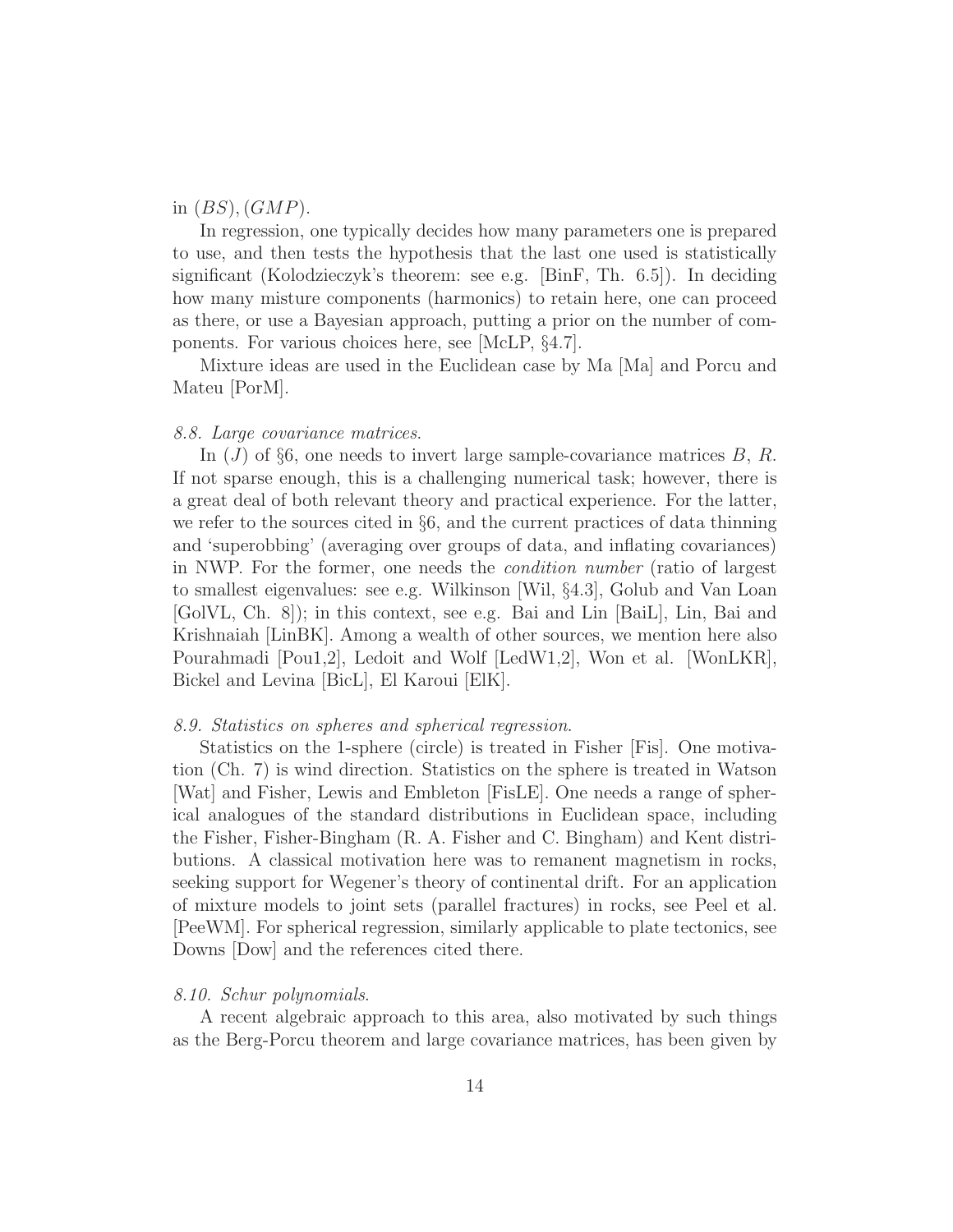Belton, Guillot, Khare and Putinar [BelGKP]. It uses Schur polynomials, and properties of symmetric functions; for details, see [BelGKP] and the references cited there.

# Acknowledgement.

The second author thanks the EPSRC Mathematics of Planet Earth CDT, based jointly in the Mathematics Department at Imperial College, London and the Meteorology Department at Reading University, for financial support during her doctoral studies. The first author thanks the same sources for rekindling his mathematical interest in his own doctoral studies long ago.

# References

[AleP1] A. Alegria and E. Porcu. The dimple problem related to space-time modelling under a Lagrangian framework. [arXiv:1611.09005v1](arXiv: 1611.09005v1) (2016).

[AleP2] A. Alegria and E. Porcu. Space-time geostatistical models with both linear and seasonal structures in the temporal components. [arXiv:1702.01400](arXiv: 1702.01400) (2017).

[AlePFM] A. Alegria, E. Porcu, R. Furrer and J. Mateu. Covariance functions for multivariate Gaussian fields evolving temporally over Planet Earth, <arXiv:1701.00601v1> (2017).

[AndAR] G. E. Andrews, R. Askey and R. Roy, Special functions. Encycl. Math. Appl. 71, Cambridge University Press, 1999.

[App] D. Applebaum, Probability on compact Lie groups. Springer, 2014.

[AskB] R. A. Askey and N. H. Bingham, Gaussian processes on compact symmetric spaces. Z. Wahrschein. verw. Geb. 37 (1976), 127-143.

[BaiL] Z. D. Bai and Y. Q. Lin, Limit of the smallest eigenvalue of a largedimensional sample covariance matrix. Ann. Probab. 21 (1993), 1275-1294. [BarM] V. S. Barbosa and V. A. Menegatto. Strictly positive definite kernels on two-point compact homogeneous spaces. Math. Inequal. Appl. 19(2) (2015), 743–756.

[BarBBB] R. E. Barlow, D. J. Bartholomew, J. M. Bremner and H. D. Brunk, Statistical inference under order restrictions. Wiley, 1972.

[BauTB] P. Bauer, A. Thorpe and G. Brunet. The quiet revolution of numerical weather prediction. Nature 525 (2015), 47–55.

[BelGKP] A. Belton, D. Guillot, A. Khare and M. Putinar, Schur polynomials and matrix positivity preservers. <arXiv:1602.04777> (2016).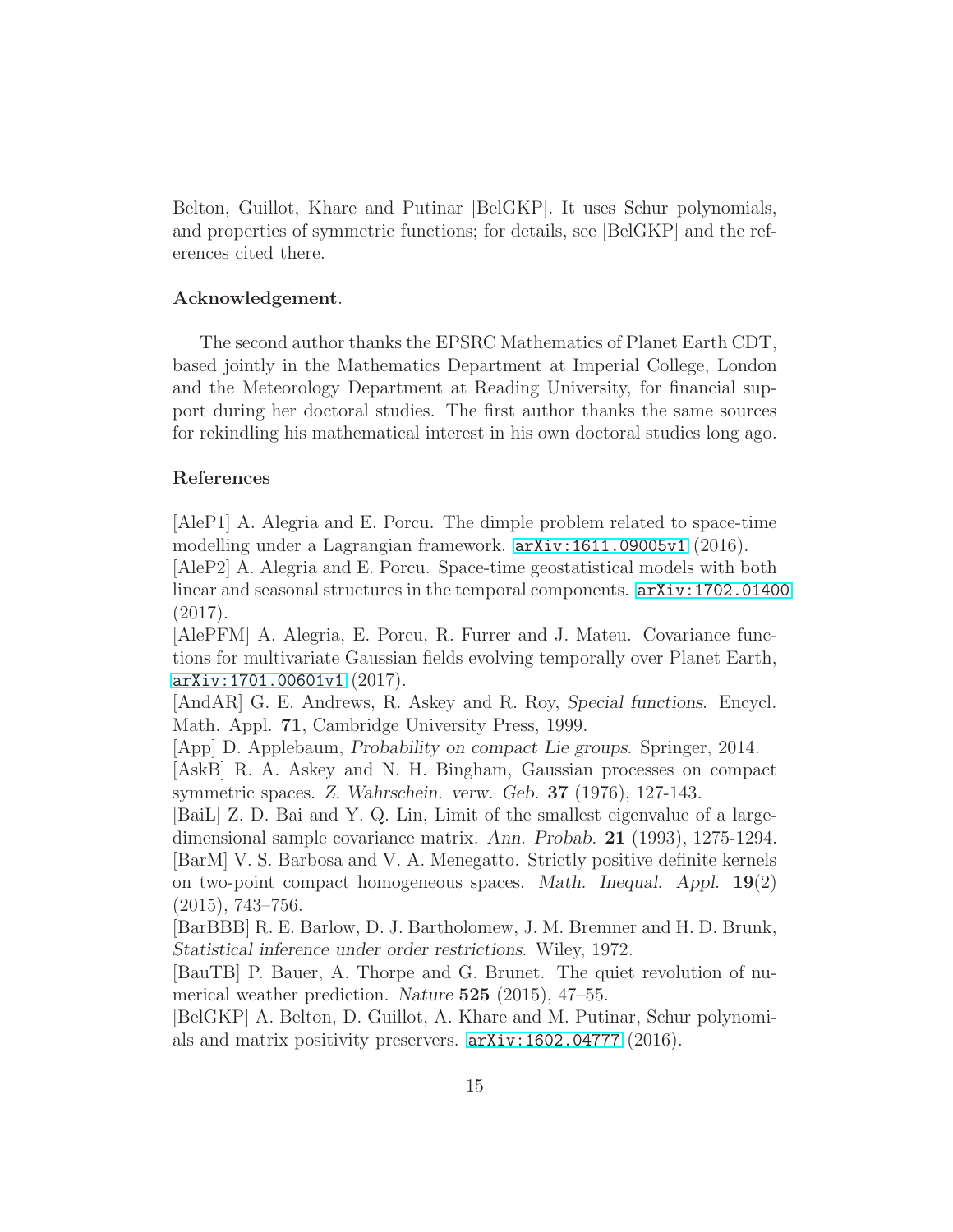[BerCR] C. Berg, J. P. R. Christensen and P. Ressel, Harmonic analysis on semigroups: Theory of positive definite and related functions. Springer, 1984.

[BerP] C. Berg and E. Porcu, From Schoenberg coefficients to Schoenberg functions. Constructive Approximation 45 (2017),  $217 - 241$ .

[BicL] P. J. Bickel and E. Levina, Regularised estimation of large covariance matrices. Ann. Statist. 36 (2008), 188-227.

[Bin1] N. H. Bingham, Limit theorems and semigroups in probability theory. PhD thesis, University of Cambridge, 1969.

[Bin2] N. H. Bingham, Positive definite functions on spheres. Proc. Cambridge Phil. Soc. 73 (1973), 145-156.

[BinF] N. H. Bingham and J. M. Fry, Regression: Linear models in statistics. Springer, 2010.

[BinMS] N. H. Bingham, Alexsandar Mijatović and Tasmin L. Symons. Brownian manifolds, negative type and geo-temporal covariances. Communications in Stochastic Analysis (H. Heyer Festschrift),  $10(4)$  (2016), 421 – 432. [BinP] (with S. M. Pitts): Non-parametric inference for the  $M/G/\infty$  queue. Ann. Inst. Statistical Mathematics 51 (1999), 71-97.

[Boc1] S. Bochner, Monotone Funktionen, Stieltjessche Integrale und harmonische Analyse. Math. Annalen 108 (1933), 378-410.

[Boc2] S. Bochner, Hilbert distances and positive definite functions. Ann. Math. **42** (1941), 647-656.

[Boc3] S. Bochner, Review of [Sch4]. Math. Reviews 3 (1942) p.232 (MR0005922). [BocC] S. Bochner and K. Chandrasekharan, Fourier transforms. Annals of Mathematics Studies 19, Princeton University Press, 1949.

[BocS] S. Bochner and I. J. Schoenberg, On positive definite functions on compact spaces. Bull. Amer. Math. Soc. 46 (1940), 881.

[Cla] I. Clark. Statistics or geostatistics? Sampling error or nugget effect? Journal of the Southern African Institute of Mining and Metallurgy 110(6) (2010), 307–312.

[CheMS] D. Chen, V. A. Menegatto and X. Sun. A necessary and sufficient condition for strictly positive definite functions on spheres. Proc. Amer. Math. Soc. **131**(9) (2003), 2733–2740.

[Cre] N. Cressie, Statistics for spatial data, revised ed., Wiley, 1993.

[Dal] R. Daley. Atmospheric Data Analysis. Cambridge University Press, 1991.

[DemLR] A. P. Dempster, N. M. Laird and D. B. Rubin, Maximum likelihood from incomplete data via the EM algorithm (with discussion). J. Royal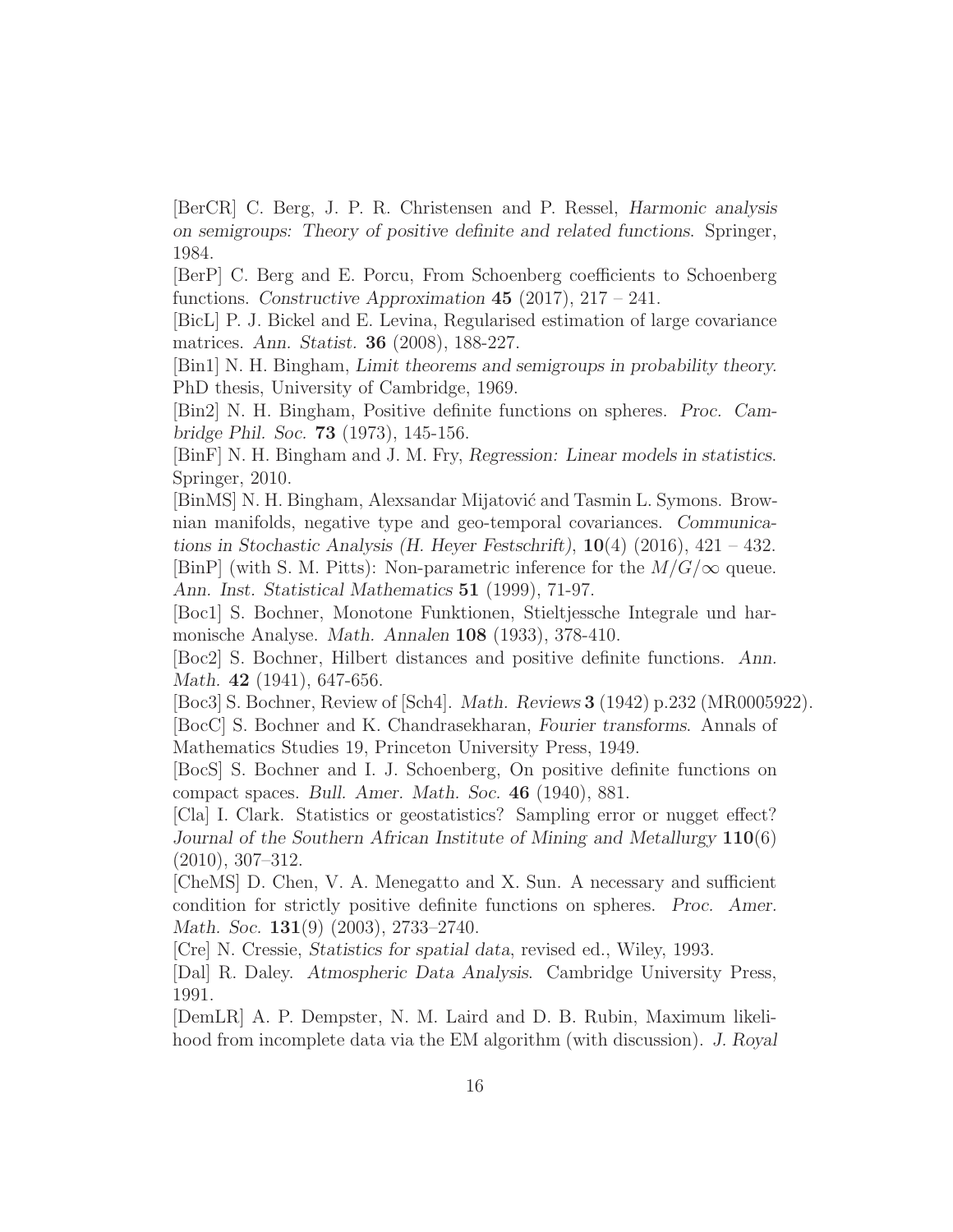Statistical Society B 39, 1-38.

[DesBCP] G. Desroziers, L. Berre, B. Chapnick and P. Poli. Diagnosis of observation, background and analysis-error statistics in observation space. Q. J. R. Met. Soc. 131 (2005), 3385 – 3396.

[Dow] T. Downs, Spherical regression. Biometrika 90 (2003), 655-668.

[ElK] N. El Karoui, Spectral estimation for large-dimensional covariance matrices using random-matrix theory. Ann. Statist. 36 (2008), 186-197.

[Eve1] G. Evensen, The ensemble Kalman filter: theoretical formulation and practical implementation. Ocean Dynamics 53 (2003), 343-367.

[Eve2] G. Evensen, Data assimilation: The ensemble Kalman filter. Springer, 2006.

[EvevL] G. Evensen and P. J. van Leeuwen, Assimilation of Geosat altimeter data for the Agulhas current using the ensemble Kalman filter with a quasigeostrophic model. Monthly Weather Review 24 (1996), 85-96.

[FinHI] B. Finkenstädt, L. Held and V. Isham, *Statistics of spatio-temporal* systems. Chapman & Hall/CRC, 2007.

[Fis] N. I. Fisher, Statistical analysis of circular data. Cambridge University Press, 1993.

[FisLE] N. I. Fisher, T. Lewis and B. J. J. Embleton, Statistical analysis of spherical data. Cambridge University Press, 1987.

[Gan] R. Gangolli, Positive definite kernels on homogeneous spaces and certain stochastic processes related to Lévy's Brownian motion of several parameters. Ann. Inst. H. Poincaré B (NS) 3 (1967), 121-226.

[Gne1] T. Gneiting. Correlation functions for atmospheric data analysis. Q. J. R. Met. Soc. 135 no. 559 (1999), 2449 – 2464.

[Gne2] T. Gneiting, Non-separable, stationary covariance functions for spacetime data. J. Amer. Stat. Assoc. 87 (2002), 590-600.

[Gne3] T. Gneiting, Strictly and non-strictly positive definite functions on spheres. Bernoulli 19 (2013), 1327 - 1349.

[GneGG] T. Gneiting, M. G. Genton and P. Guttorp, Geostatistical spacetime models, stationarity, separability and full symmetry. In [FinHI], 151 - 175.

[GolVL] G. H. Golub and C. F. Van Loan, Matrix computation, 3rd ed. The Johns Hopkins University Press, 1996.

[GueM] J. C. Guella and V. A. Menegatto, Strictly positive definite kernels on a product of spheres. J. Math. Anal. Appl. 435 (2016), 286-301.

[GueMP1] J. C. Guella, V. A. Menegatto and A. P. Peron, An extension of a theorem of Schoenberg to products of spheres. Banach J. Math. Analysis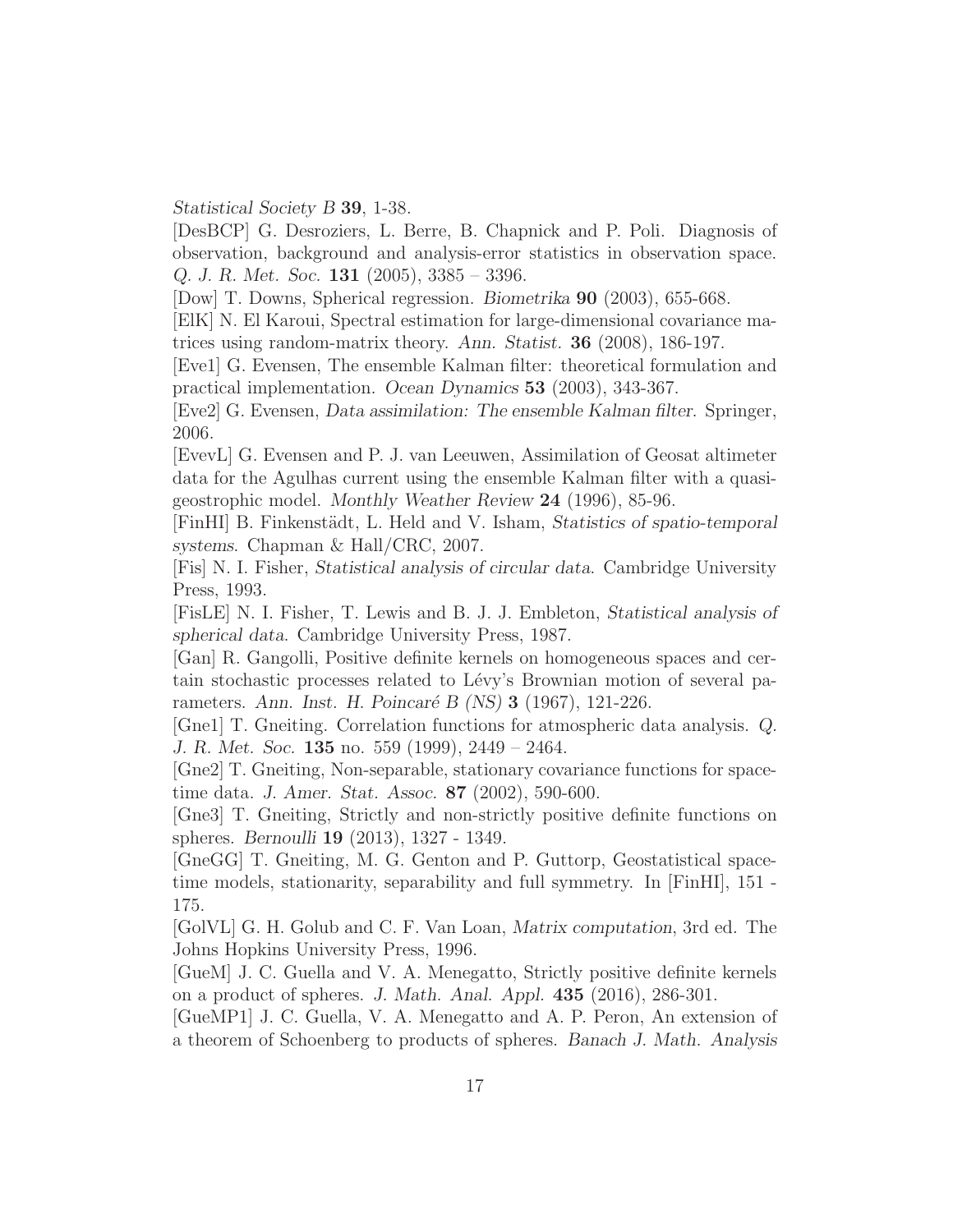10 (2016), 671-685.

[GueMP2] J. C. Guella, V. A. Menegatto and A. P. Peron, Strictly positive definite kernels on a product of spheres II. SIGMA (Symmetry, Integrability and Geometry, Methods and Applications) 12 (2016), 15p.

[GueMP3] J. C. Guella, V. A. Menegatto and A. P. Peron, Strictly positive definite kernels on a product of circles. Positivity 21 (2017), 329-342.

[Hel1] S. Helgason, Differential geometry and symmetric spaces. Academic Press, 1962.

[Hel2] S. Helgason, Differential geometry, Lie groups and symmetric spaces. Academic Press, 1978.

[Hob] E. W. Hobson, The theory of spherical and elllipsoidal harmonics. Cambridge University Press, 1931.

[HorJ] R. A. Horn and C. R. Johnson, Matrix analysis, 2nd ed., Cambridge University Press, 2013.

[Kal] E. Kalnay. Atmospheric modelling, data assimilation and predictability. Cambridge University Press, 2003.

[Ken] M. Kennedy, A stochastic process associated with the ultraspherical polynomials. Proc. Roy. Irish Acad. Sect. A  $61$  (1969),  $61 - 89$ .

[Kin] J. F. C. Kingman, Random walks with spherical symmetry. Acta Math. 109 (1963), 11-53.

[Lam] J. Lamperti, The arithmetic of certain semigroups of positive operators. Proc. Cambridge Philos. Soc. 64 (1969), 161 – 166.

[LedW1] O. Ledoit and M. Wolf, A well-conditioned estimate for largedimensional covariance matrices. J. Multivariate Analysis 88 (2004), 365- 431.

[LedW2] O. Ledoit and M. Wolf, Non-linear shrinkage estimation of largedimensional covariance matrices. Ann. Statist. 40 (2012), 1024-1060.

[LinBK] Y. Q. Lin, Z. D. Bai and P. R. Krishnaiah, On the limit of the largest eigenvalue of the large-dimensional sample covariance matrix. Probab. Th. Rel. Fields 78 (1988), 509-521.

[Lind] B. G. Lindsay, Mixture models: Theory, geometry and applications. NSF-CBMS Reg. Conf. Ser. Prob. Stat. 5, IMS, 1995.

[Ma] C. Ma, Spatio-temporal covariance functions generated by mixtures. Math. Geology 34 (2002), 651-684.

[MacR] T. M. MacRobert, Spherical harmonics. Methuen, 1927.

[McLP] G. McLachlan and D. Peel, Finite mixture models. Wiley, 2000.

[MenvD] X. L. Meng and D, van Dyk, The EM algorithm – an old folk song sung to a new fast tune (with discussion). J. Royal Statistical Society B 59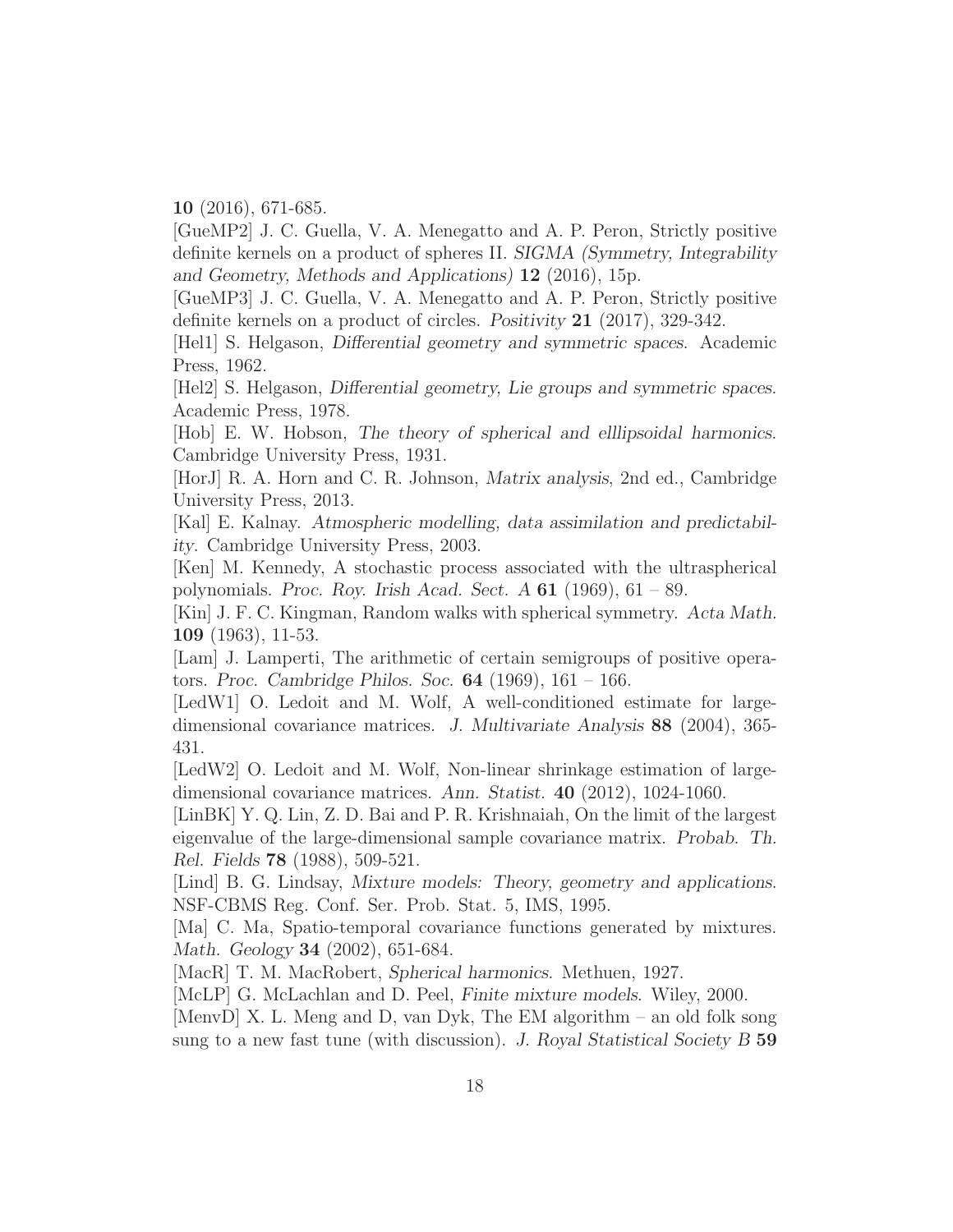(1997), 511-567.

[MonAF] P Monestiez, D. Allard and R. Froidevaux. geoENV III : Geostatistics for Environmental Applications. Proceedings of the Third European Conference on Geostatistics for Environmental Applications, held in Avignon, France, November 2224, 2000. Springer, 2000.

[Mul] C. Muller, Spherical harmonics. Lecture Notes in Math. 17 (1966), Springer.

[PeeWM] D. Peel, W. J. Whiten and G. McLachlan, Fitting mixtures of Kent distributions to aid in joint set identification. J. Amer. Statist. Assoc. **96** (2001), 56-63.

[PorM] E. Porcu and J. Mateu, Mixture-based modelling for space-time data. Environmetrics 18 (2007), 285-302.

[Pou1] M. Pourahmadi, Covariance estimation: the GLM and regularization perspectives. Statistical Science 26 (2011), 369-387.

[Pou2] M. Pourahmadi, High-dimensional covariance matrices. Wiley, 2013. [ReiC] S. Reich and C. Cotter, Probabilistic forecasting and Bayesian data assimilation, Cambridge University Press, 2015.

[RobWD] T. Robertson, F. T. Wright and R. L. Dykstra, Order-restricted statistical inference. Wiley, 1988.

[Sch1] I. J. Schoenberg, Metric spaces and positive definite functions. Trans. Amer. Math. Soc. 44 (1938), 522-536 (reprinted in I. J. Schoenberg, Selected Papers, Vol. 1 (ed. C. de Boor), Birkhäuser, 1988, 100-114).

[Sch2] I. J. Schoenberg, Metric spaces and completely monotone functions. Ann. Math. **39** (4) (1938),  $811 - 841$ .

[Sch3] I. J. Schoenberg, On positive definite functions on spheres. Bull. Amer. Math. Soc 46 (1940), 888.

[Sch4] I. J. Schoenberg, Positive definite functions on spheres. Duke Math. J. 9 (1942), 96-108 (Selected Papers 1, 172-185).

[Ste] M. L. Stein, Interpolation of spatial data: some theory for kriging. Springer, 2012.

[SteDN] L. M. Stewart, S. L. Dance and N. K. Nichols, Correlated observation errors in data assimilation. Int. J. Num. Meth. Fluids  $56$  no. 8 (2007), 1521 – 1527.

[Sze] G. Szegő, *Orthogonal polynomials*, Amer. Math. Soc. Colloquium Publications XXIII, AMS, 1939.

[TitSM] D. M. Titterington, A. F. M. Smith and U. E. Makov, Statistical analysis of finite mixture distributions. Wiley, 1985.

[Val] G. K. Vallis, Atmospheric and oceanic fluid dynamics: Fundamentals